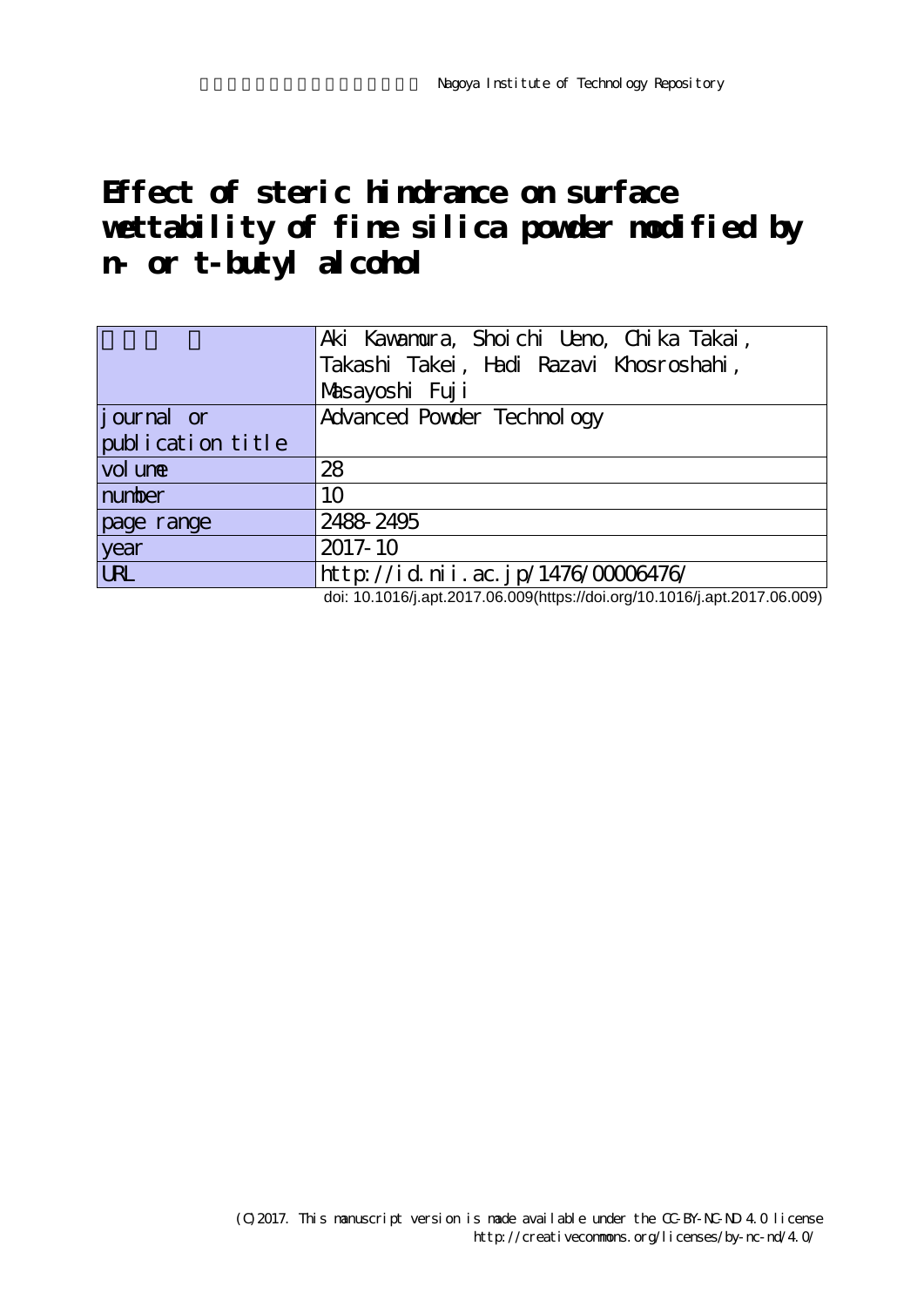# Effect of steric hindrance on surface wettability of fine silica powder

modified by *n-* or *t-*butyl alcohol

Aki Kawamura <sup>a</sup>, Shoichi Ueno <sup>b</sup>, Chika Takai <sup>a</sup>, Takashi Takei <sup>b</sup>, Hadi Razavi-

Khosroshahi<sup>a</sup>,

and Masayoshi Fuji<sup>a\*</sup>

<sup>a</sup> Advanced Ceramics Research Center, Nagoya Institute of Technology

Honmachi 3-101-1, Tajimi, Gifu, 507-0033, Japan

TEL: +81-572-24-8110

FAX: +81-572-24-8109

<sup>b</sup> Faculty of Urban Environmental Sciences, Tokyo Metropolitan University Minami-Osawa 1-1, Hachioji, Tokyo, 192-0397, Japan \*Corresponding author: [fuji@nitech.ac.jp](mailto:fuji@nitech.ac.jp)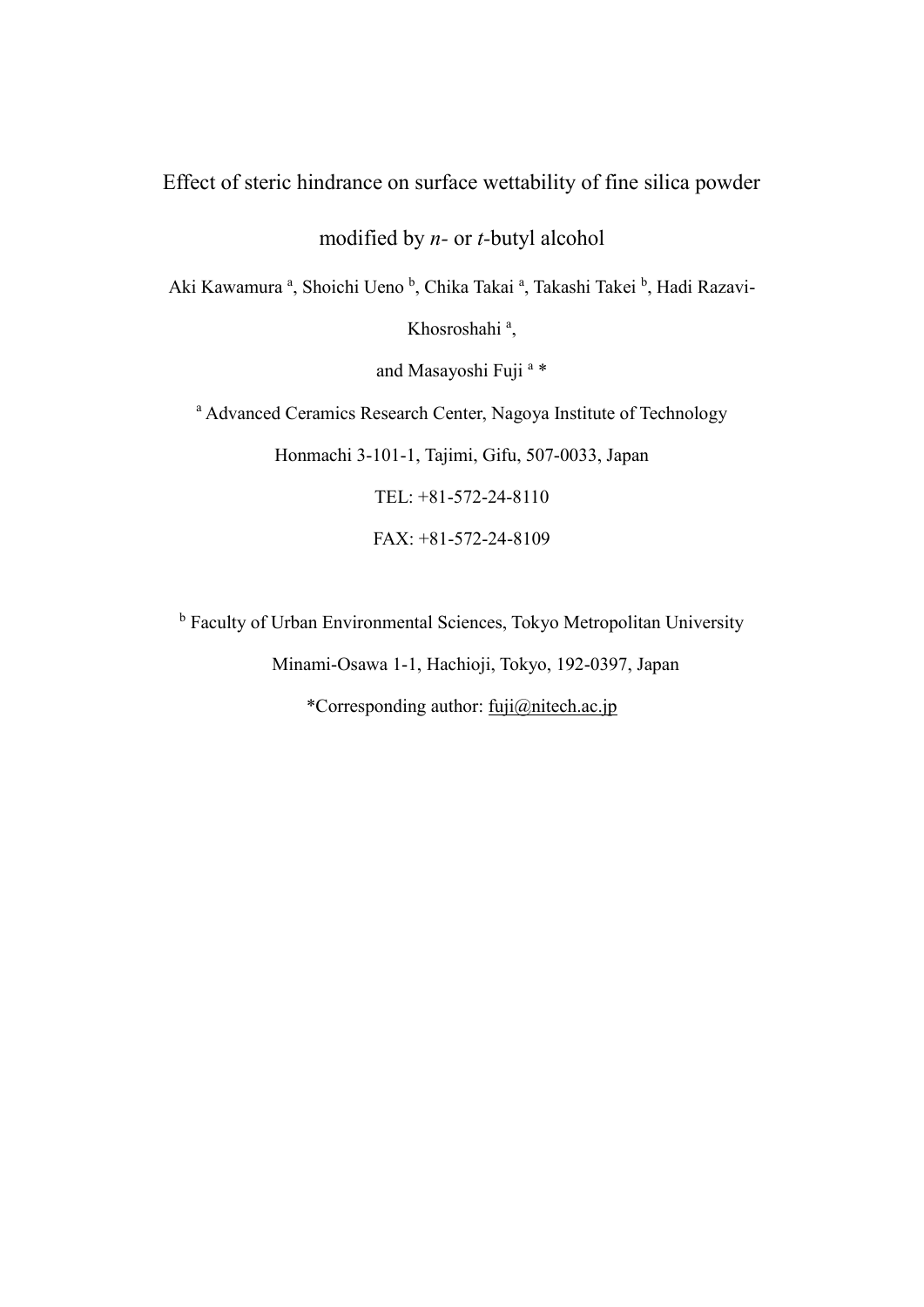## **Abstract**

Fumed silica is an important industrial material, which is widely used in medical, cosmetic, and electronic products. One important industrial application of the fumed silica powder is using it as fillers, which are key materials for reinforcing the highperformance / high-functional industrial products. However, the use of fumed silica as filler is limited to micrometer or millimeter sized particles, because nanometer sized silica particles tend to aggregate. In this study, the surface of fine silica powder is modified with *n-* and *t*-butyl alcohols, which exhibit different steric hindrance effects. The surface wettability of each modified silica powders is determined in two ways: macroscopic and microscopic wettability. Macroscopic wettability refers to preference dispersion test and microscopic wettability refers to evaluation of the molecular level by Fourier transform infrared spectroscopy (FT-IR). The modification ratio of each sample is confirmed by thermogravimetry-differential thermal analysis (TG-DTA), and the hydrophobicity of these modified silica powders is evaluated by the preference dispersion test. Molecular level evaluation of surface wettability by FT-IR confirms an obvious structural difference due to the steric hindrance of the *n*- and *t*-butoxy groups on the surface of silica. In addition, a correlation between macroscopic and microscopic evaluation results for the surface wettability of modified silica powders is confirmed.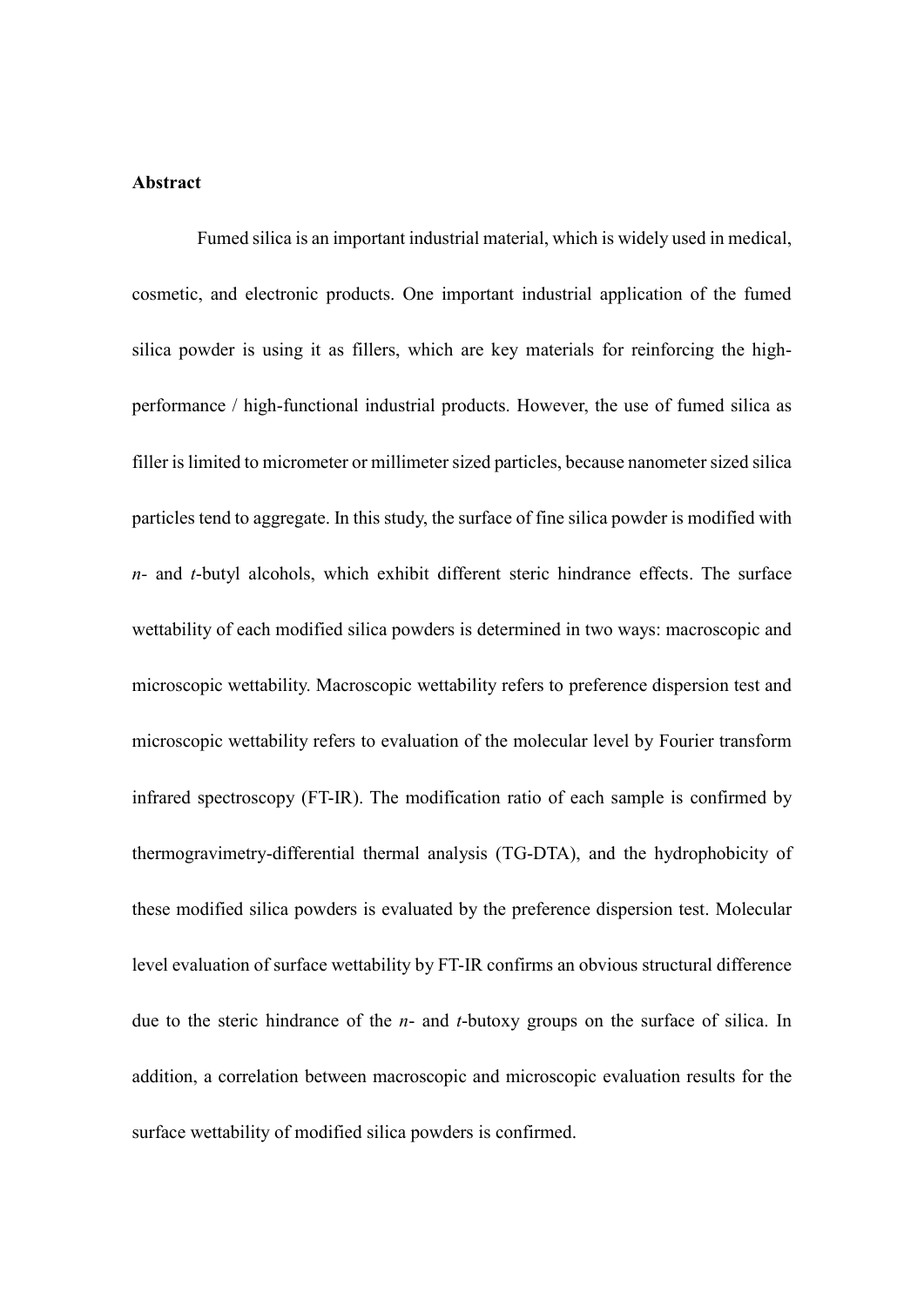**Keywords:** Silica, surface modification, FT-IR, preference dispersion, butyl alcohol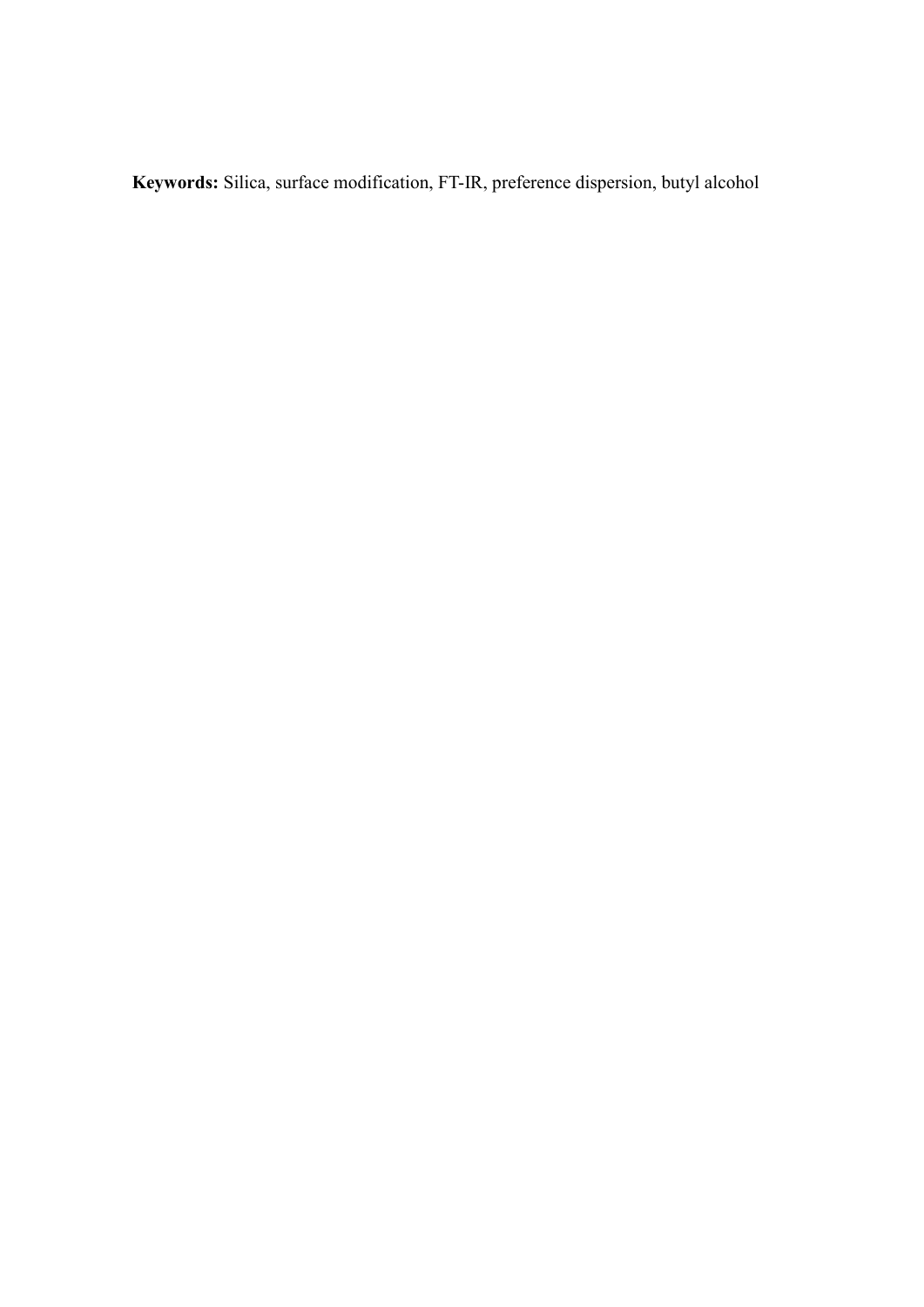## **1. Introduction**

Fumed silica is a unique industrial material, thanks to its extremely small particle size, large surface area, and high purity [1]. Fumed silica is widely used in medical products as glidant [2], in cosmetics as sun protection agent [3], in electronics as chemical-mechanic planarization (CMP) [4,5], in paints and printing inks as thickening agent [6-8], an anticaking agent in the processing of dry materials, and in thermal insulators in high temperatures as high as 1000 °C. Another important industrial use of the fumed silica powder is using it as filler. Silica fillers are key materials for reinforcing the high-performance / high-functional industrial products [9,10] and recently high performance fillers, which can answer divers industrial requirements are desired. Nanosized silica fillers show an advantage over their micrometer or millimeter sized counterparts thanks to their high surface area, which leads to better reactivity and adhesion between filler and matrix particles. However, nanosized silica particles usually suffer from aggregation [11-13], which is nanosized particles tend to stick to each other due to the high surface area. Therefore, the development of monodisperse silica nanoparticles, which hardly aggregate is of great importance for both industrial and academic applications.

Another factor that causes aggregation in silica particles is hydroxyl groups (-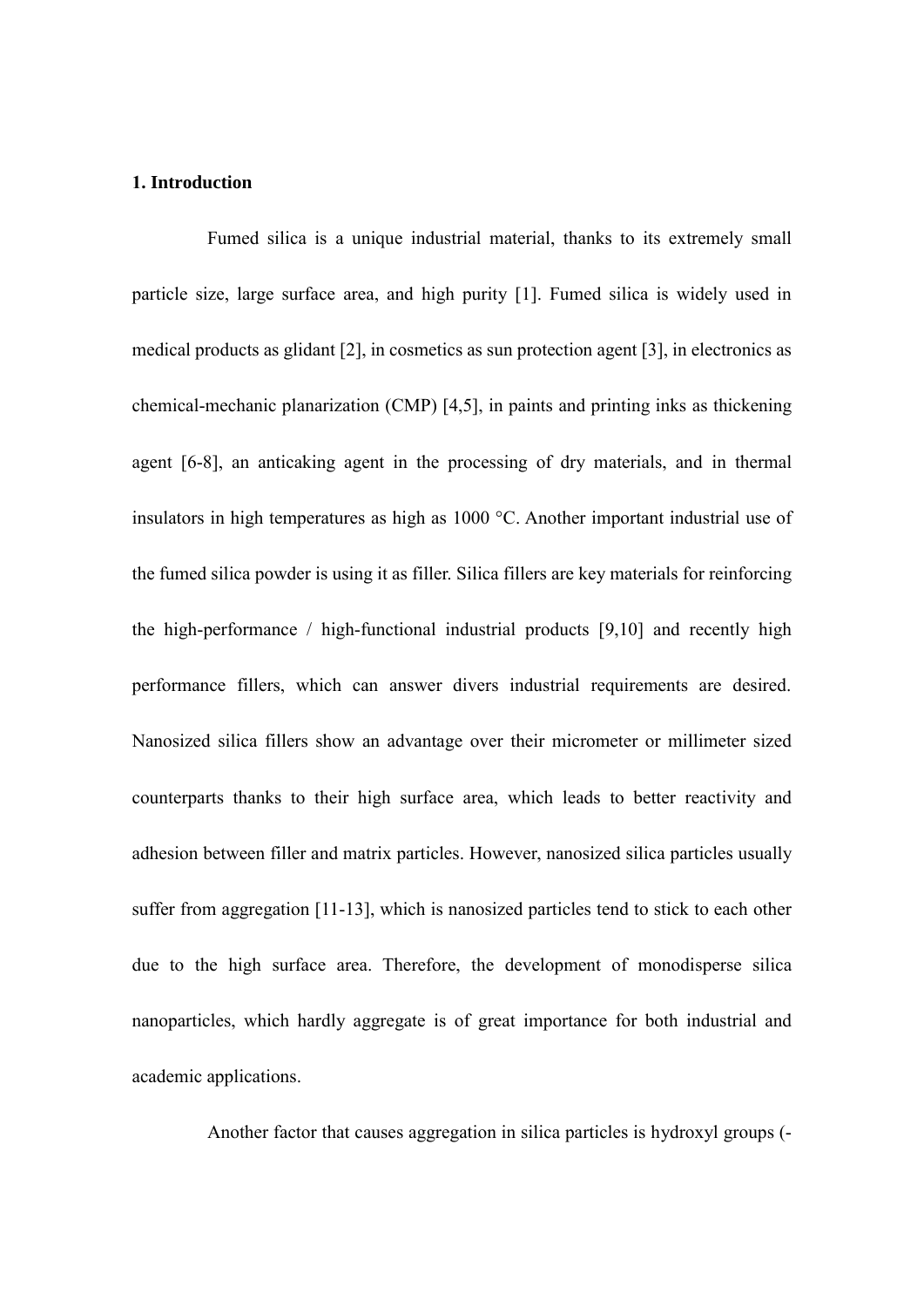OH), which are present on the surface of fumed silica particles [1]. These hydroxyl groups can be in the form of isolated hydroxyl groups, hydrogen-bonded hydroxyl groups, geminal hydroxyl groups, and siloxane groups, which usually facilitate the aggregation of silica particles. Therefore, the surface of silica particles is usually modified by various functional groups like alcohol [14,15], silane coupling agent [16-18], and silicone oil [19,20] in order to prevent them from aggregation. Determining the amount of modification is also important and evaluation methods like measuring the weight loss by thermogravimetric and differential thermal analysis (TG-DTA) [11,15], examining the wettability by preferential dispersion test [15], measuring total organic carbon content [1], and measuring the contact angle between the silica surface and water [21,22] have been reported. However, to the best of our knowledge a systematic study, which investigates the interaction of water molecules and modifiers present on the surface of silica particles is lacking. Molecular level understanding of the surface structure of modified silica particles is also important for improving the performance of silica nanoparticles, i.e., the wettability of a fumed silica surface is dependent on the molecular structure of the functional species on the surface of silica particles [23].

Fourier Transform infrared spectroscopy (FT-IR) has been widely used for observation of fumed silica surfaces and the states of their hydroxyl groups [24]. However,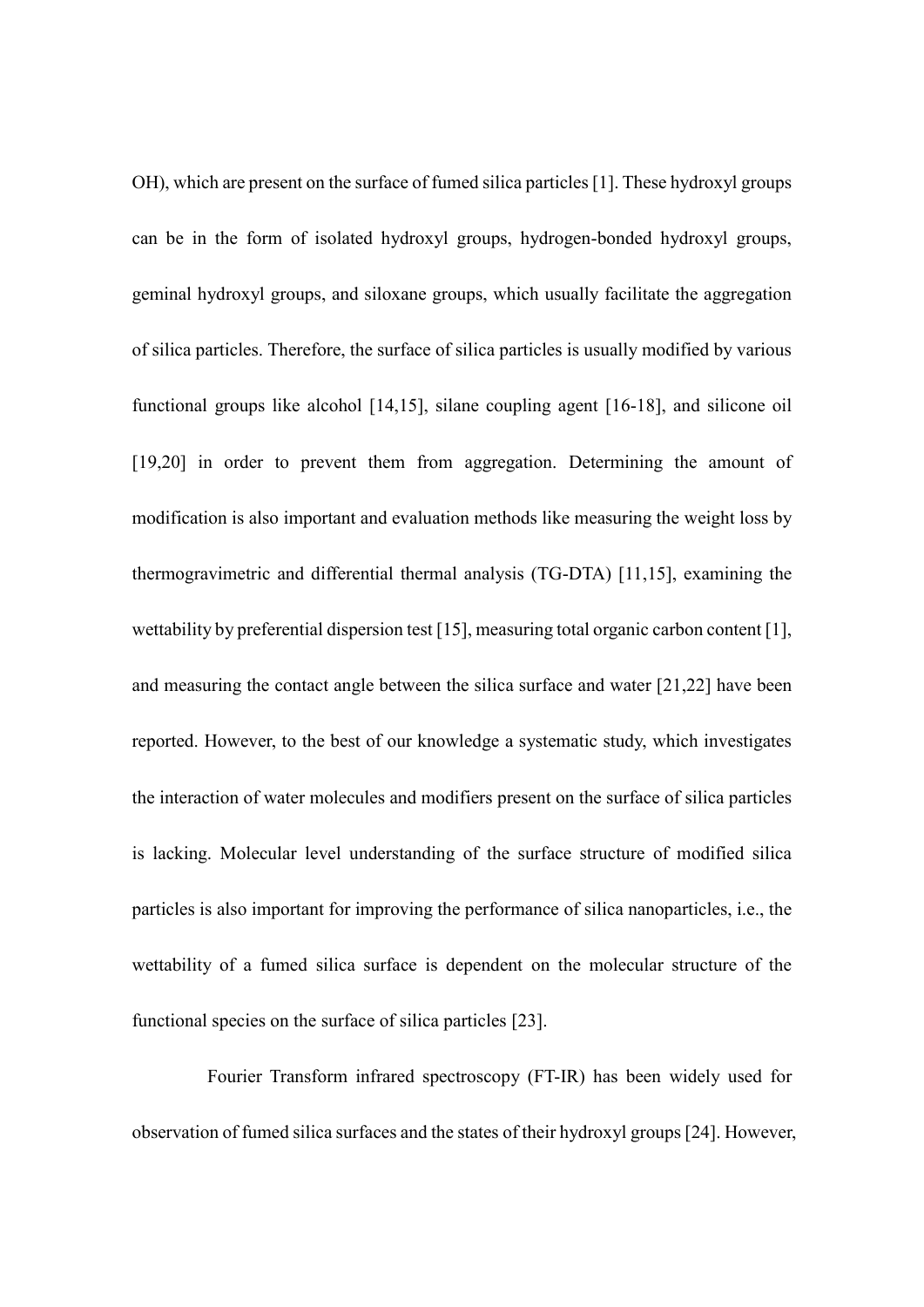a comparison between macroscopic and microscopic results will help to obtain a better view of the surface wettability of modified fumed silica surfaces. In the present study, the wettability of fumed silica surfaces modified by two different structures of butyl alcohols is measured. Here, preference dispersion test in water is used as macroscopic wettability evaluation method, and water vapor adsorption test determined by FT-IR is used as microscopic wettability evaluation method, and a mechanism for the formation of a water film on the surface of silica is proposed in molecular level.

#### **2. Experimental**

#### **2.1 Materials**

Fumed silica powder (Aerosil 200, A200) is provided by Nippon Aerosil Co., Ltd. A200 is non-porous and its surface is smooth, it is adequate material to investigate their surface structures macroscopically and microscopically. The specific surface area  $(200 \text{ m}^2/\text{g})$  is measured using the Brunauer-Emmett-Teller (BET) method by nitrogen adsorption isotherms [25]. *n*- and *t*-butyl alcohols (special chemical grade, Kanto Chemical Co., Inc.) are used as modifying agents, and *n*-hexane is used as solvent.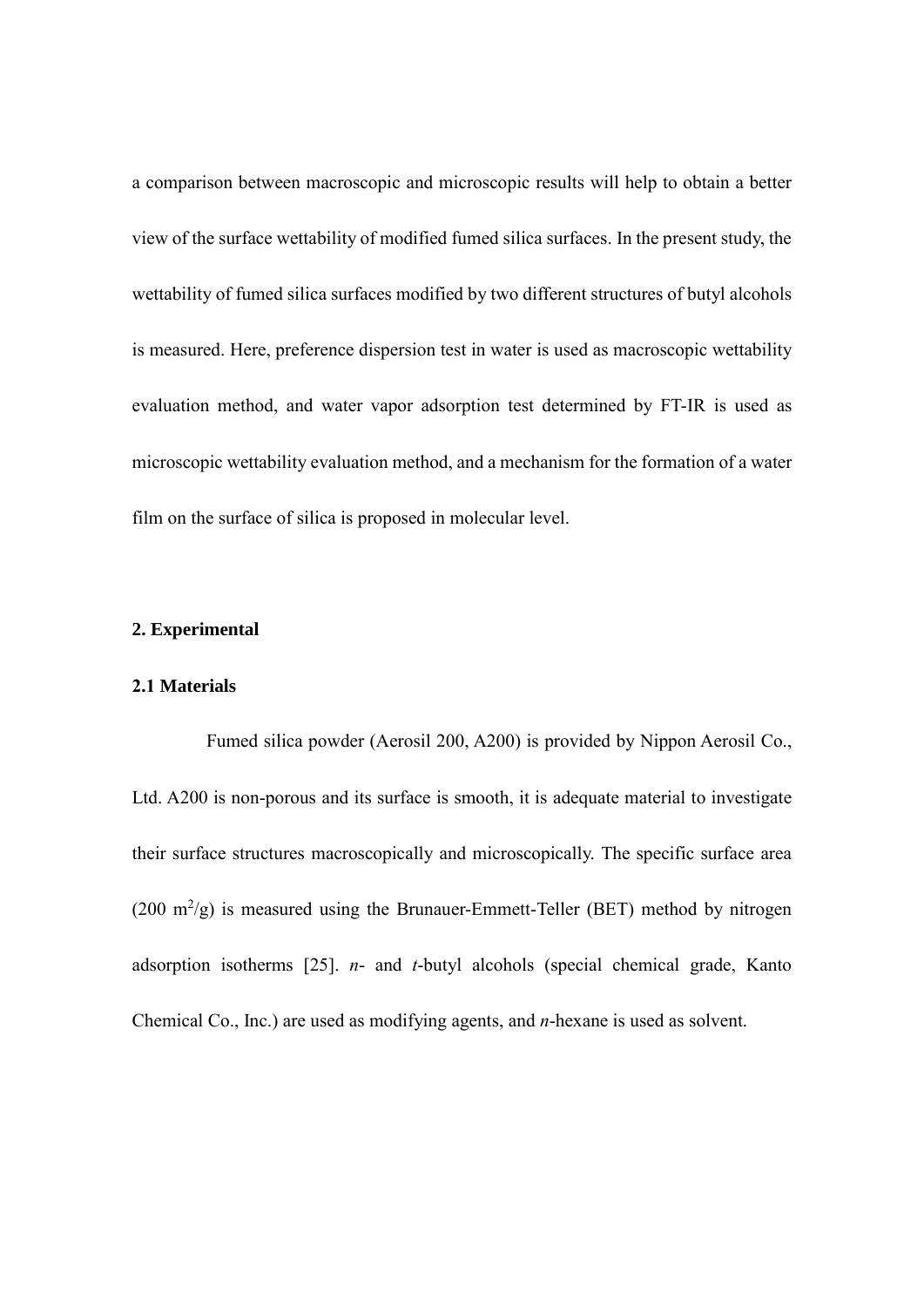# **2.2 Surface modification**

Surface modification of the fumed silica is carried out using the autoclave [26, 27]. 2.0 g of A200 sample is dispersed in *n*-hexane containing 0–1.4 ml/g of either *n*- or *t*-butyl alcohol. The samples are dispersed in *n*-hexane and placed in the autoclave system. Autoclave system is purged by  $N_2$  gas for 5 min to completely remove the air. Finally, the system is heated at 260°C for 1 h at 30 bar.

# **2.3 Evaluation of the Surface Structure**

The proportion of butoxy groups introduced onto the silica particles is determined by thermogravimetry-differential thermal analysis (TG-DTA; TG/DTA300 SSC 5200H, Seiko Instrument, Inc.). Measurements are conducted in air flow of 250 ml/min at up to 500 °C with a heating ramp of 20 °C/min. The modification ratio of butoxy group  $\theta$  (%) on the silica surface is calculated using the following equation:

$$
\theta(\%) = \frac{(\Delta G / y_3 - w) \times N_A}{mw \times S \times N_{OH}} \times 100
$$
 (1)

where  $\Delta G$  is the weight loss of the modified sample measured by TG-DTA,  $y_3$  is the initial weight of the modified sample, *w* is the weight loss of surface silanol groups from unmodified silica, *mw* is the molar weight of the species used for modification, *S* is the BET specific surface area calculated from the nitrogen adsorption isotherm, *N*<sup>A</sup> is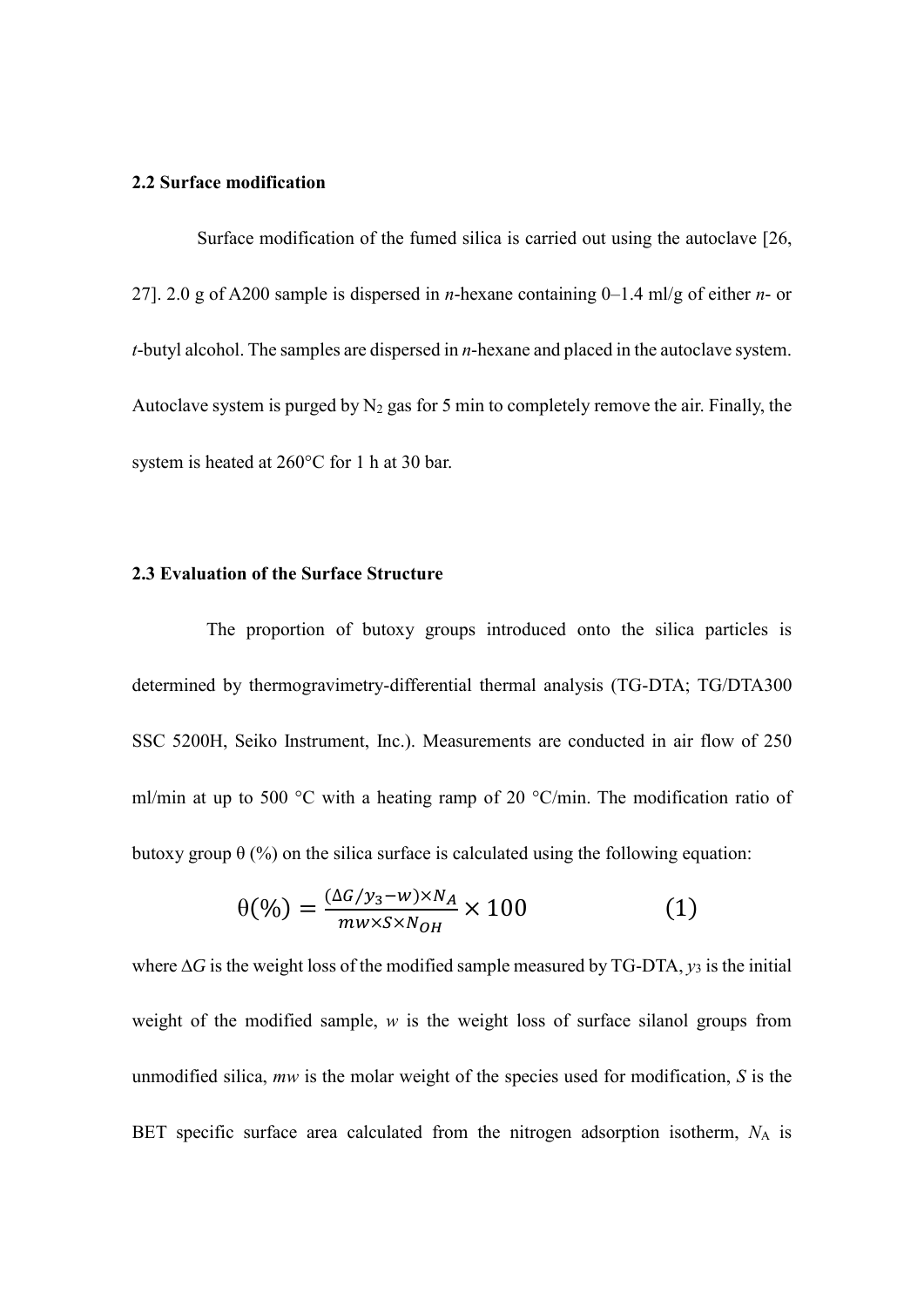Avogadro's number, and  $N_{OH}$  is the surface silanol density  $(-OH/m^2)$  [11, 28].

The extent of silica surface modification is also observed using FT-IR (IR 5300, Jasco Corporation; operated at a resolution of 2 cm<sup>-1</sup> and with 16 scans per spectrum). The modified samples are molded and placed into a sample cell. The system is depressurized to  $10^{-1}$  Pa, and the sample is pretreated by degassing at 160°C. FT-IR spectra are quantitatively analyzed. Absorbance at  $1864 \text{ cm}^{-1}$  is used as the standard peak because it is reported to be proportional to the thickness of the sample pellet [29]. The absorbance of the modifiers is examined in the range of  $2800-3000$  cm<sup>-1</sup>.

#### **2.4 Determination of the amount of water vapor adsorption by FT-IR**

The microscopic wettability of modified silica is determined by measuring water vapor adsorption using FT-IR [30]. 0.02 g of modified silica pellet is prepared with a diameter of 13 mm at 0.7 kPa using die set for compaction. The pellet is placed in a sample cell, and the system is evacuated for 4 h at  $160^{\circ}$ C. The sample chamber is cooled to room temperature and the IR spectrum is obtained. Subsequently, water vapor is introduced into the sample chamber until the relative pressure is about 0.1. After adsorption reached equilibrium, the FT-IR spectrum is recorded. These steps are repeated with increasing vapor pressure until the maximum relative pressure is reached. The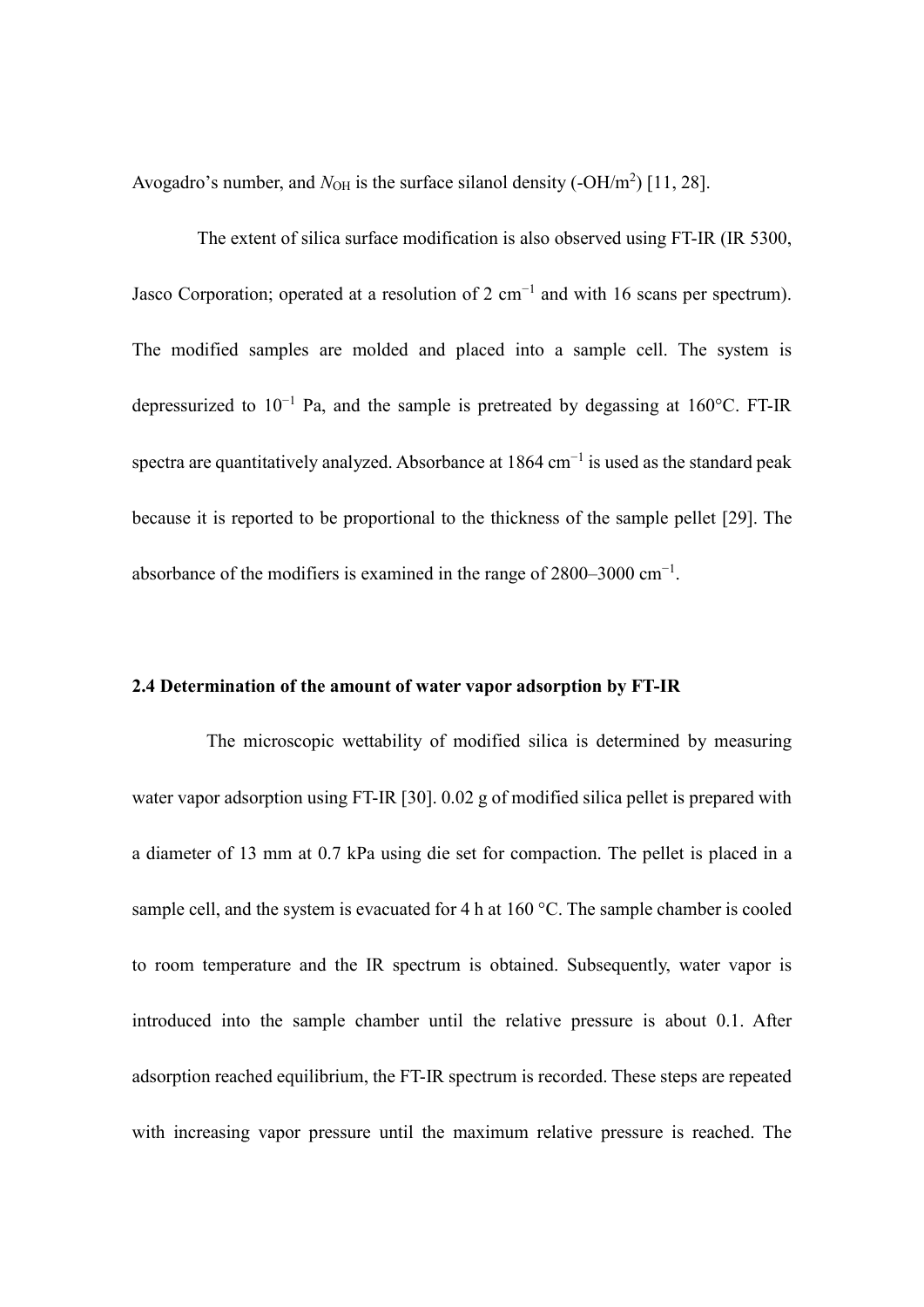amount of water vapor  $(S<sub>OH</sub>)$  is calculated from the areas of the silanol peaks as follows:

$$
S_{\text{OH}} = \frac{S_{\text{A}} - S_{\text{CH}}}{I(1864 \text{ cm}^{-1}) - I(2450 \text{ cm}^{-1})}
$$
(2)

where  $S_A$  is the area of the peaks in the 2450–4000 cm<sup>-1</sup> region,  $S_{CH}$  is the area of the peaks in the 2750–3000 cm−1 region which indicated the C-H stretching region, and *I*  $(1864 \text{ cm}^{-1})$  and *I* (2450 cm<sup>-1</sup>) are the absorbance at the respective wavelengths.

## **2.5 Preference dispersion test**

The macroscopic wettability of the modified silica samples is determined by a preference dispersion test. Fumed silica sample is dried at 160 °C for 4 h. The sample is then stirred in distilled water, and the wettability is determined by visual observation it is noted that hydrophilic samples are dispersed in the water, while hydrophobic samples are floated on the water surface. The samples are slowly placed in a thermostatic tank at 30  $^{\circ}C$ , and observed for 6 h with an additional dispersion every 30 minutes [15, 31].

#### **3. Results and Discussion**

## **3.1 Characteristics of modified fumed silica surface**

Degree of surface modification ratio,  $\theta$ %, as a function of alcohol content is shown in Fig. 1. Here, the modification ratio is the fraction of modified hydroxyl groups,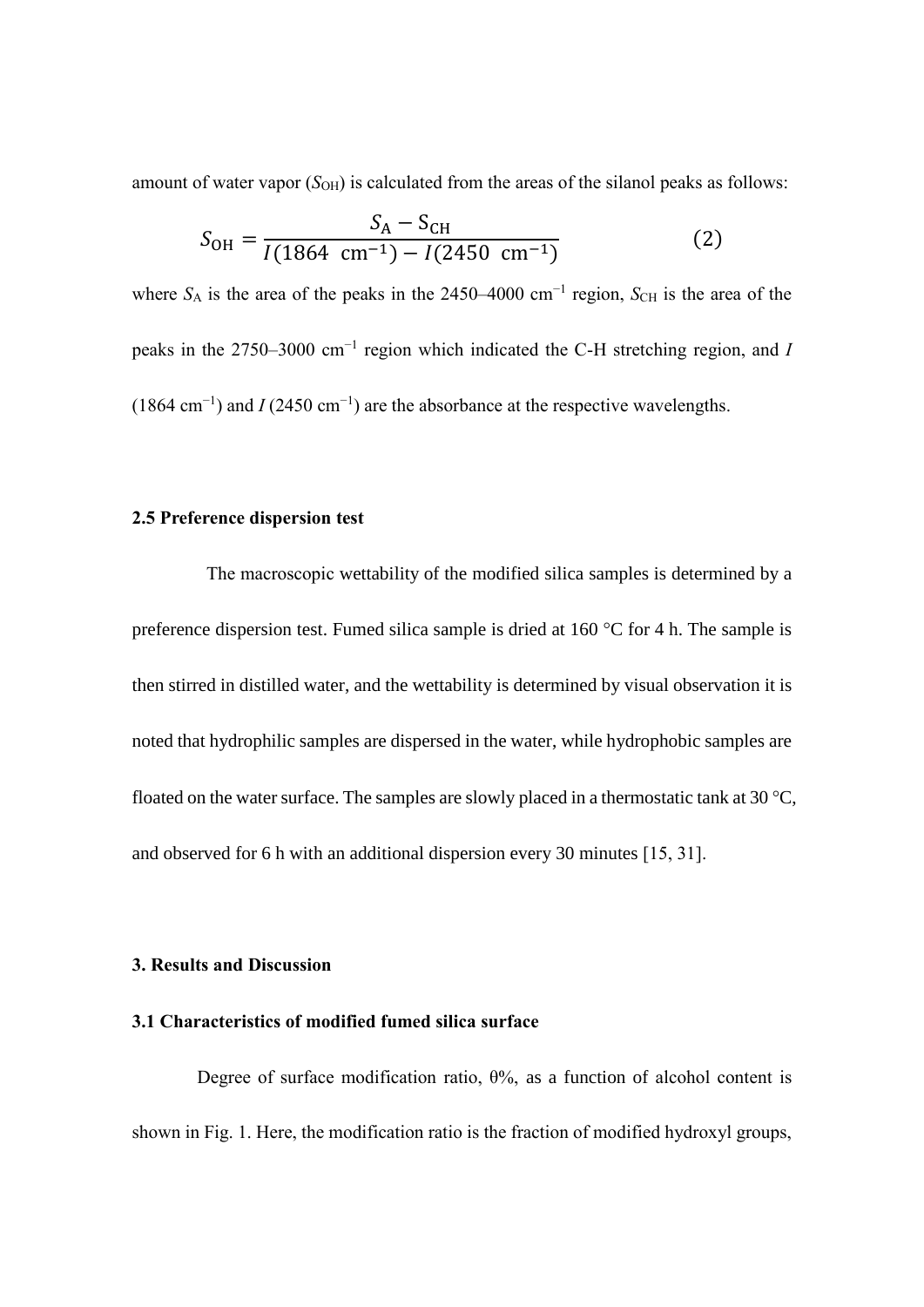relative to the total hydroxyl groups on the surface of unmodified silica. It is shown that modification ratio increases more drastically for *n*-modified silica when butyl alcohol content increases, as compared to *t*-modified silica. The modification ratios of *n*- and *t*silica are 30% and 20% when 0.1 ml/g of *n*- and *t*-butyl alcohol are used, respectively. As the alcohol concentration increases to  $>0.1$  ml/g, the modification ratio increases at a slower rate than that at lower concentrations. Decrease of modification rate at butyl alcohol concentrations higher than 0.1 ml/g is due to the steric hindrance of those modification agents that are already present on the surface of silica particles. The highest modification ratios obtained for *n*- is 49% and *t*-silica is 39%, when the adding amount of alcohols are 0.5 ml and 1.5ml, respectively.

The surface modification by butyl alcohols proceeds via a dehydration reaction between hydroxyl groups on the silica surface and R-OH groups in the alcohol. As a result, Si-OH is replaced by Si-O-R, where R is either *n*- or *t*-butoxy groups. The differences in the modification ratios of *n*- and *t*- modified silica are attributed to the chemical structure of the butyl alcohols. The *n-*butoxy group is relatively narrow and their conformation is changeable (flexible), while the *t*-butoxy group is very bulky and their conformation is hardly changeable (rigid). Therefore, difference in the nature of chains between *n-*butoxy and *t-*butoxy isomers is the main reason of the difference in modification ratio. Effect of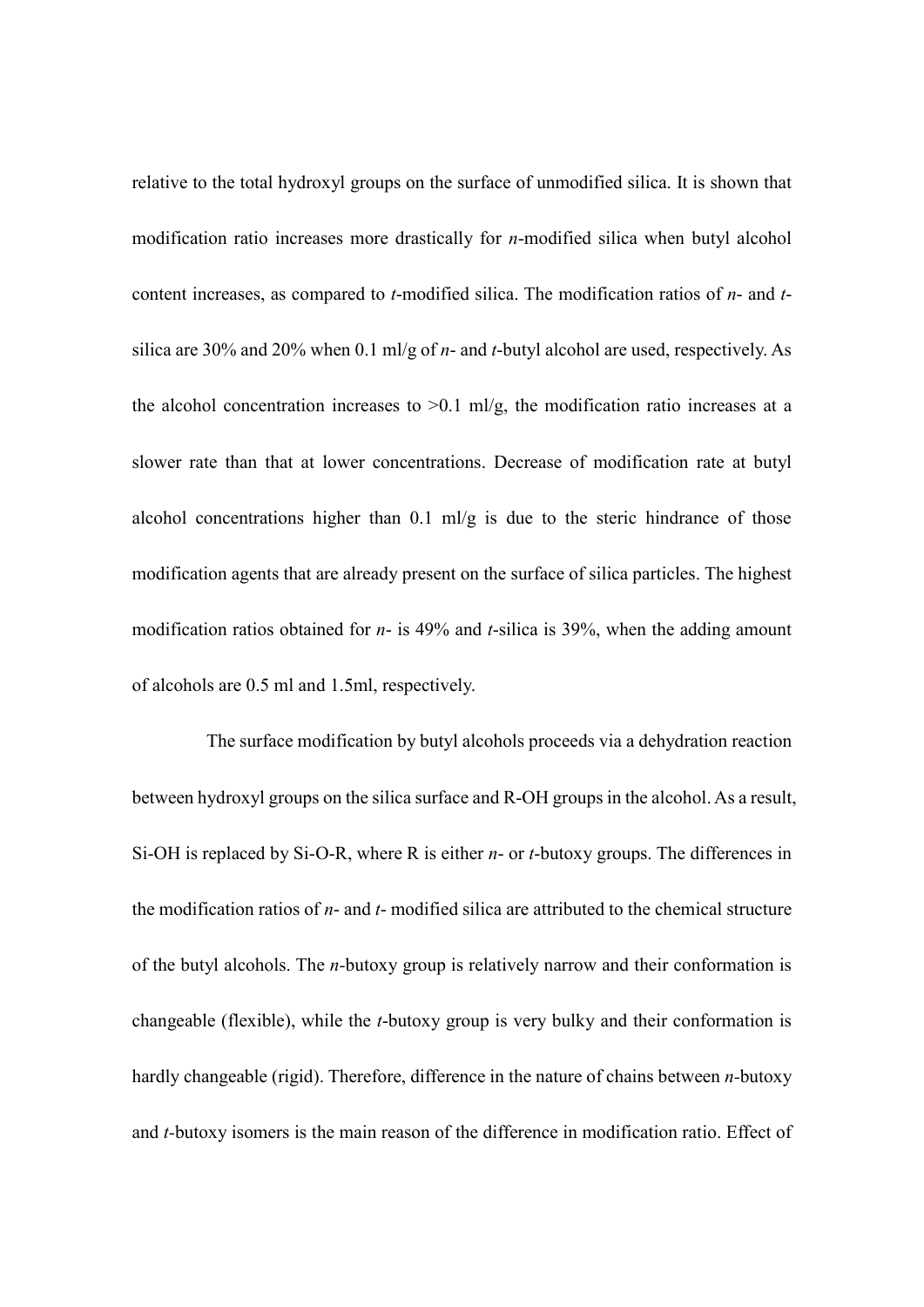structural differences are confirmed by calculating the area of each butoxy group occupied on the silica surface [32, 33]. Results are summarized in Table 1.

The theoretical occupation area of each butoxy groups,  $\sigma_1$ , is calculated from Van der Waals radii and Bond lengths.  $\sigma_2$  is occupation area of each type of butoxy group calculated based on the TG-DTA results by assuming 100% surface coverage of hydroxyl groups on silica surface at the maximum modification ratios (*n*-butoxy = 49% and *t*butoxy = 39%).  $\sigma_3$  is occupation area of each type of butoxy group calculated from TG-DTA results assuming 100% surface coverage at the turning points of the modification ratios (turning point of *n-*butoxy and *t-*butoxy occur when modification ratio is 30% and 20%, respectively). The  $\sigma_1$  value of the *n*-butoxy groups varies in a range instead of one specific value, because of conformational changes. The lower limit ( $\sigma_1 = 0.3$  nm<sup>2</sup>) assumes that the *n-*butoxy groups are well oriented vertically on the silica surface, and the upper limit  $(1.7 \text{ nm}^2)$  corresponds to the *n*-butoxy chains lying parallel to the silica surface. At the maximum modification ratio, the occupancy area for *n*-modified silica is calculated to be  $\sigma_2 = 0.7$  nm<sup>2</sup>, while the theoretical minimum occupancy area of *n*-butoxy group  $(\sigma_1)$  is 0.3 nm<sup>2</sup>. At turning point the calculated occupancy area of *n*-modified silica is 1.2 nm<sup>2</sup>, which is smaller than the theoretical maximum, 1.7 mm<sup>2</sup>. In contrast, experimentally determined occupancy area for the *t*-butoxy group ( $\sigma_2 = 0.9$  nm<sup>2</sup>) is larger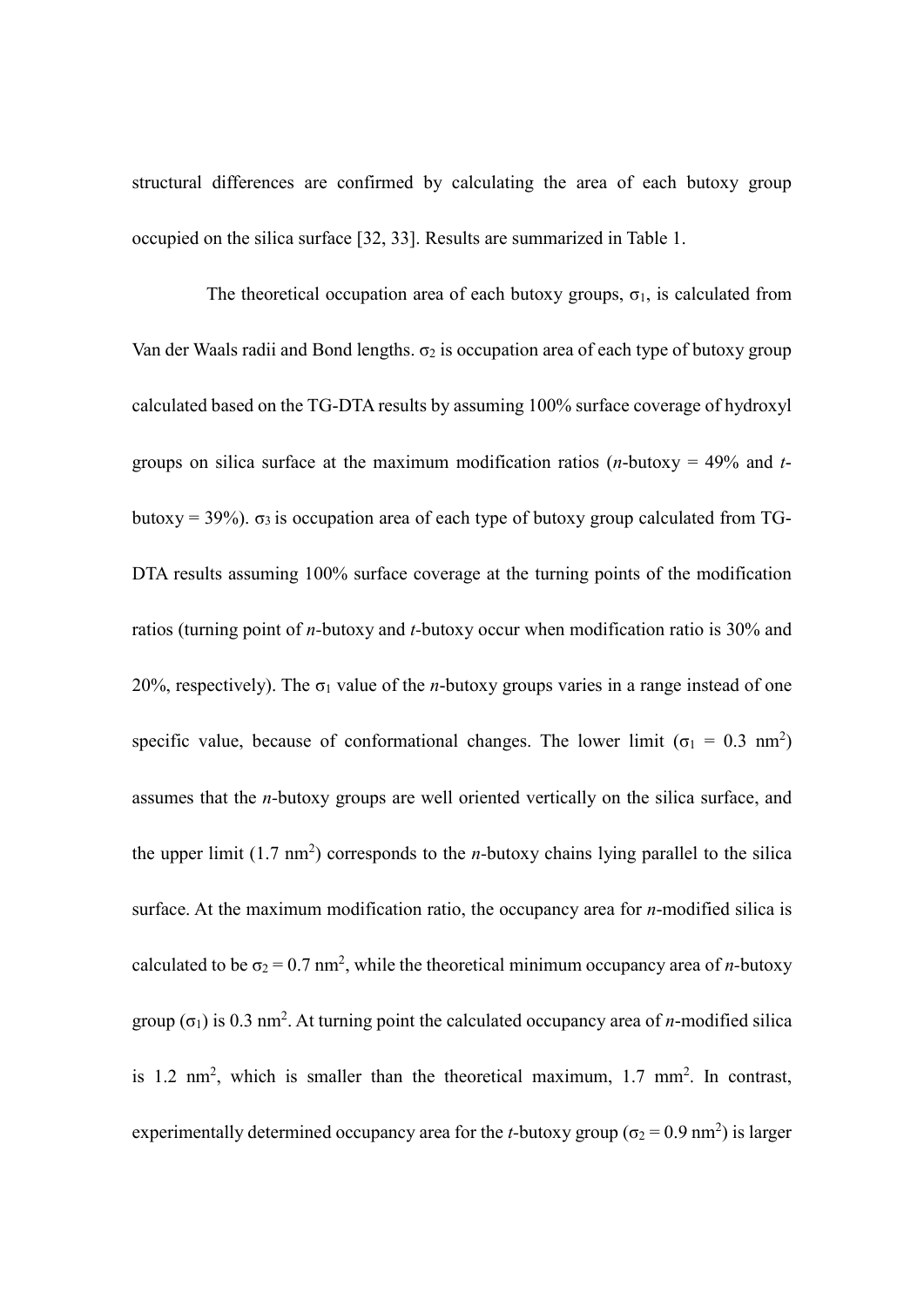than the theoretical value at the turning point,  $\sigma_1 = 0.6$  nm<sup>2</sup>.

When the density of *n-*butoxy modifiers on the surface of silica is high, *n-*butoxy chains tend to be oriented perpendicular to the silica surface, which reduces the average occupancy area close to the theoretical minimum, 0.3 nm<sup>2</sup>. In case of lower densities, *n*butoxy chains will lay parallel to the surface of silica occupying an area close to the theoretical area,  $1.7 \text{ nm}^2$ . At the maximum modification ratio of *n*-modified silica with modification ratio of 49%, the average occupancy area of the *n-*butoxy groups is estimated to be 0.3 nm<sup>2</sup>. This is not plausible because this theoretical value does not include steric hindrance. The occupancy area of  $1.2 \text{ nm}^2$  calculated at the turning point of *n*-modified silica with modification ratio of 30%, is more reasonable, as there is not enough space for all chains to lay parallel to the silica surface. Based on these results, *n*butoxy groups experience significant steric hindrance at a modification ratio of 30%, above which the *n-*butoxy groups begin to be oriented perpendicular to the silica surface.

In addition to silanol groups, unmodified silica surfaces contain siloxane groups [1]. Hence, some sites are inaccessible to *t-*butoxy groups. The *t-*butoxy groups are significantly more bulky and less flexible than *n*-butyl chains, therefore they experience greater steric hindrance and  $\sigma_2 = 0.9$  nm<sup>2</sup> is a reasonable occupancy area for the *t*-butoxy groups.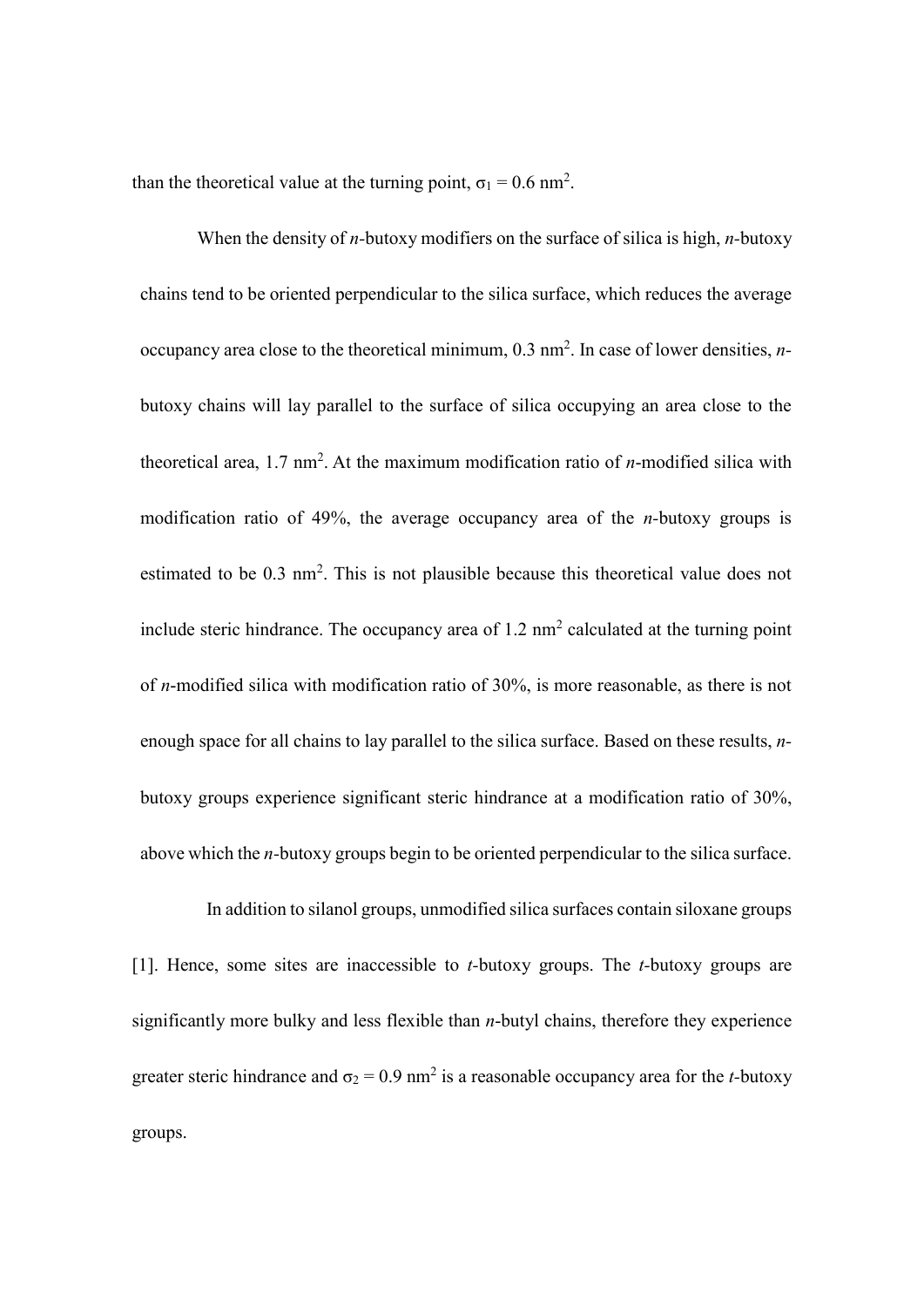Fig. 2 shows the FT-IR spectrum of each type of hydroxyl group on silica surface. There are two types of hydroxyl groups on the surface of fumed silica particles: (1) free hydroxyl groups and (2) H-bonded hydroxyl groups [34]. Free hydroxyl groups can exist in two types of isolated and geminal types. Moreover, H-bonded hydroxyl groups can possess terminal H bonded and non-terminal H bonded hydroxyl groups. The spectral peak of the free hydroxyl groups occurs at 3747 cm<sup>-1</sup>, H-bonded hydroxyl groups at 3740–3000 cm<sup>-1</sup>, and terminal H-bonded hydroxyl groups at either 3720 or 3725 cm<sup>-1</sup> [35,36]. The IR spectra of the butoxy groups on the modified silica surfaces occur at 3000–2800 cm<sup>-1</sup> as a result of C-H stretching. Since the distance of H-bonded hydroxyl groups are short from their neighboring hydroxyl groups, it is reported that the H-bond interactions of terminal hydroxyl groups are weak, and therefore their IR peaks are shifted to either 3720 or 3725 cm<sup>-1</sup> [34].

Fig. 3 shows the FT-IR spectra of *n*- and *t*-modified silica at various modification ratios. The peak area of the free hydroxyl groups at 3747 cm<sup>-1</sup> decreases significantly with increasing modification ratio, and almost disappeared at the maximum modification ratios, 49% of *n-*silica and 39% of *t-*silica. The peaks at 2800–3000 cm−1 , ascribed to alkyl chains, increase with increasing modification ratio. A similar trend is confirmed for both *n*- and *t*-modified silica particles; the increasing modification ratios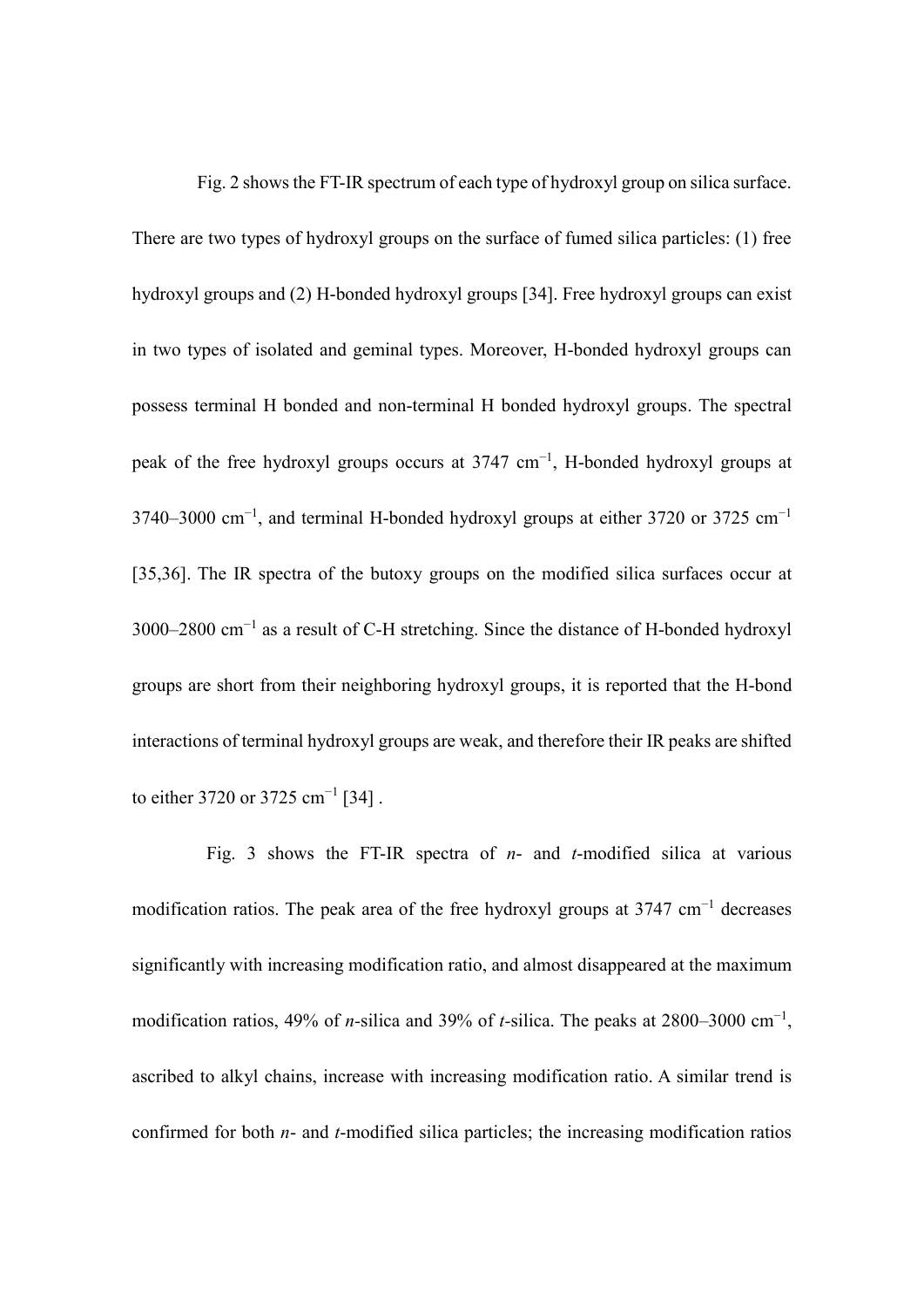are in good agreement with results in Fig. 1.

#### **3.2 Macroscopic wettability evaluated by preference dispersion test**

Preference dispersion test results which observed after 3h are shown in Fig. 4, and the photograph of the example samples shows Fig. 5. The *n*-modified silica samples with modification ratio of <30% are well dispersed in water, which means they are hydrophilic. *n*-modified silica samples with modification ratio of 30–32% are partially hydrophobic, and samples with modification ratio of >32% are completely hydrophobic. In contrast, *t*-modified silica sample is hydrophilic when modification ratio is  $\leq$  25%, partially hydrophobic when modification ratio is 25%–26.5%, and completely hydrophobic when modification ratio is  $>26.5\%$ . A comparison between Fig. 1 and Fig. 4 shows that for *t*-modified silica the modification ratio and hydrophilic/hydrophobic turning points differ, while they are consistent for *n*-modified silica.

It is noted that *n-*modified silica with modification ratio of 30% and 32% are partially hydrophobic at first, however they become hydrophilic after being dispersed in water for 6 h, inferring that the surface of *n-*modified silica with modification ratio of 30– 32% are hydrolyzed in water due to the accessibility of the Si-O-*n*Bu linkage because of the flexibility of *n*-butyl chains. Bulky *t*-butoxy groups, in contrast, remain stable even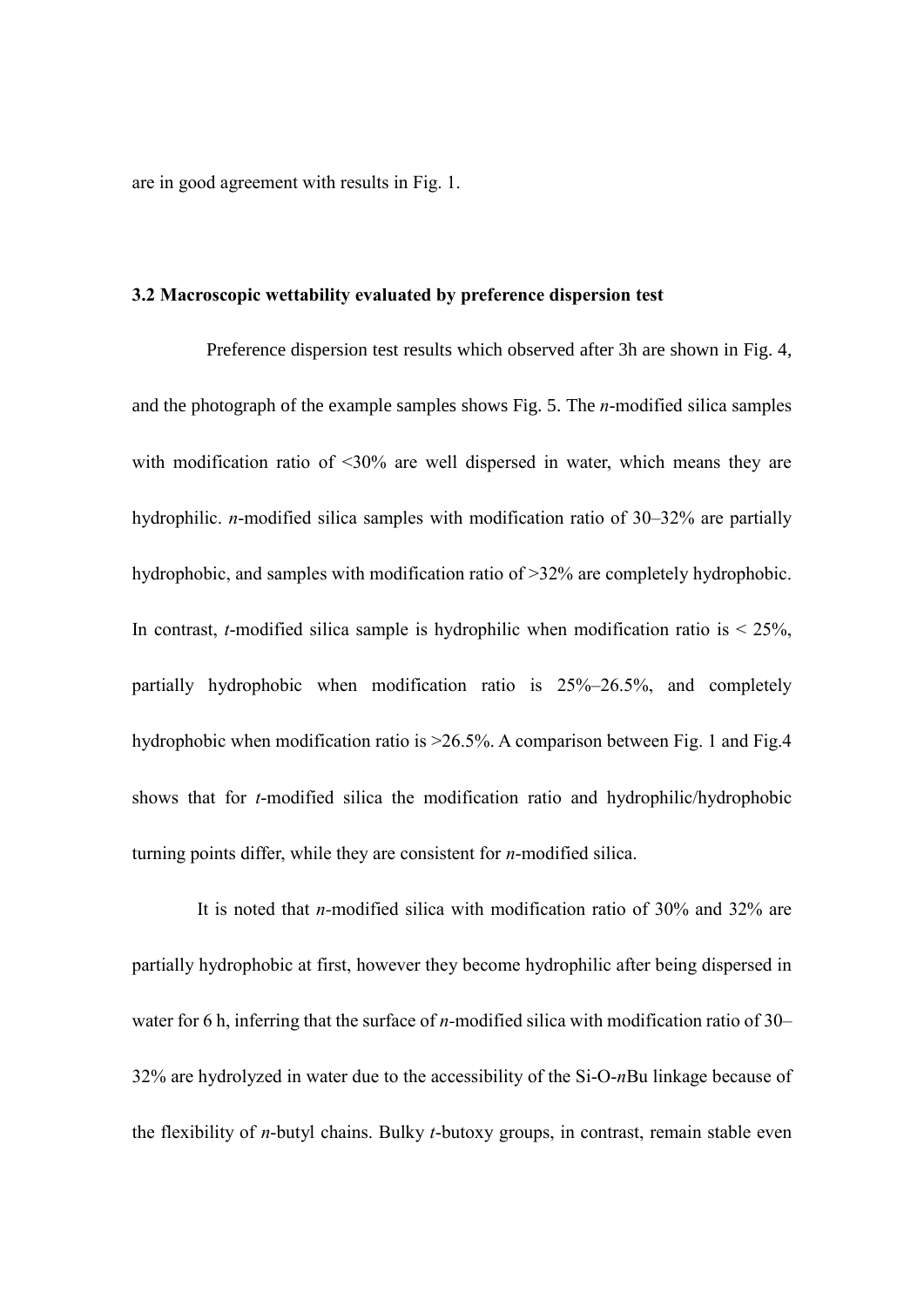after 6 hours because the Si-O-*t*Bu linkage is inaccessible by the surrounding water molecules.

#### **3.3 Amount of water vapor adsorption on unmodified silica observed by FT-IR**

The water vapor adsorption isotherm and FT-IR spectra of unmodified silica under different relative vapor pressures are shown in Fig. 6. As shown in Fig. 6 a), at *P/P<sup>0</sup>* = 0.7 a single water molecule is adsorbed onto each surface hydroxyl group [34]. At *P/P<sup>0</sup>*  $= 0.8$ , two water molecules are adsorbed on each hydroxyl group [34], suggesting that the surface hydroxyl groups are saturated with water molecules. However, free hydroxyl groups are still present on the surface of silica at  $P/P<sub>0</sub> = 0.8$ . The free hydroxyl peak at  $3747 \text{ cm}^{-1}$  decreases with increasing relative pressure and a slight shift to lower wavenumber is observed at 3720 and 3725 cm<sup>-1</sup>, as shown in Fig. 6 b). These results demonstrate that water molecules are not uniformly adsorbed on the silica surface. Instead, they are partially adsorbed onto the H-bonded hydroxyl groups and formed a twodimensional layer on the silica surface, as schematically illustrated in Fig. 7.

The water adsorption mechanisms on silica surfaces have been reported by Fuji [37]. The adsorption mechanism at low humidity and high humidity is shown in Fig. 7. As shown in Fig. 7(a), at low humidity water molecules undergo localized adsorption. As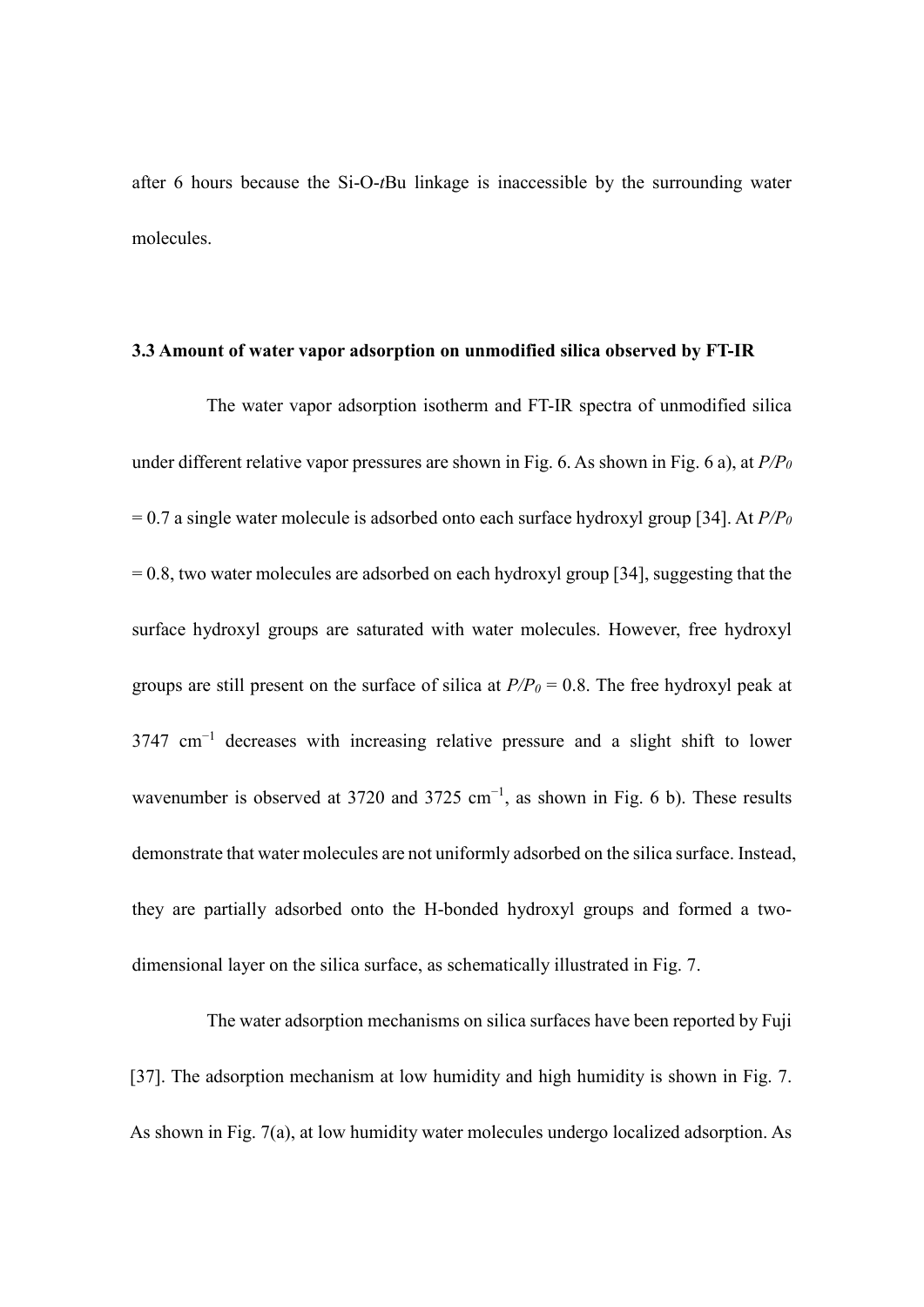humidity increases, more water molecules are adsorbed in a cooperative process, Fig. 7(b), at high humidity water molecules from the two-dimensional layer, Fig.7(c), resulting in greater water adsorption. The continuous formation of two-dimensional water layer followed by additional water adsorption result in the formation of multiple layers of water molecules on the surface of silica particles. The amount of water adsorption increases rapidly with high relative pressure. Finally, the formation of a continuous twodimensional layer of water molecules affects the wettability of the silica surface. This water adsorption mechanisms has not been revealed by microscopic observation. Based on the Fig. 6, the formation of the two-dimensional layer and a continuous twodimensional layer of water molecules were revealed by water vapor adsorption test on silica surface microscopically.

# **3.4 Microscopic wettability evaluated by the amount of water vapor adsorption by FT-IR**

#### **3.4.1 Observation of water adsorption behavior on modified silica surface**

The observed water adsorption behavior of modified silica surfaces is explained based on the adsorption mechanisms of unmodified silica surfaces [37] as explained in the following. Based on the results of preference dispersion, *n-*modified silica with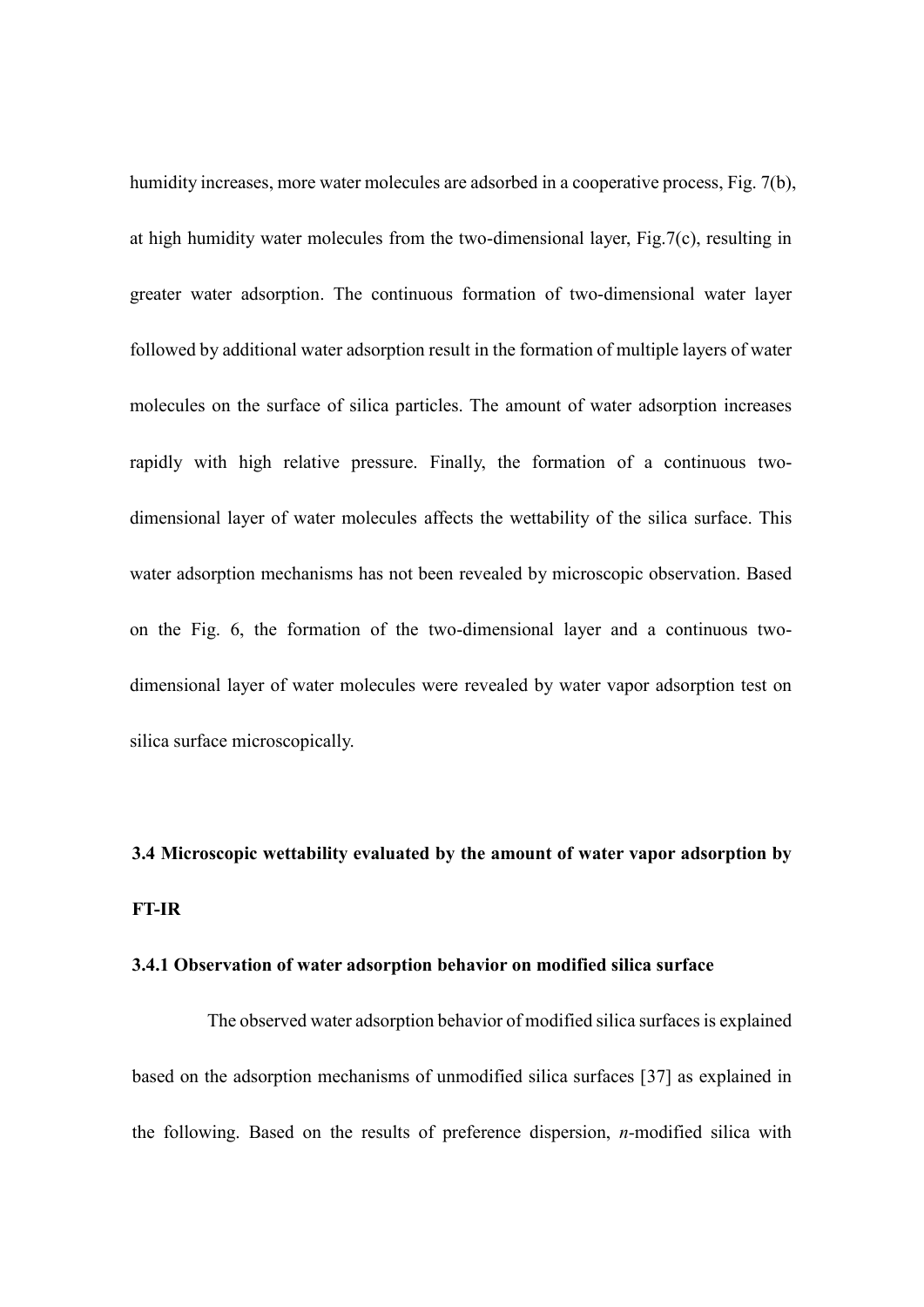modification ratio of 19% and *t*-modified silica with modification ratio of 20% are chosen as representative hydrophilic samples. In addition, *n-*modified silica with modification ratio of 49% and *t*-modified silica with modification ratio of 39% are chosen as representative hydrophobic samples. The water vapor adsorption of these modified silica particles is examined by FT-IR.

Fig. 8 shows the FT-IR spectra of hydrophilic *n-*modified silica with modification ratio of 19% and *t-*modified silica with modification ratio of 20% at different relative vapor pressures. In these modified silicas, the peak intensity of free hydroxyl group at 3747 cm<sup>-1</sup> decreases with increasing the relative pressure. However, the rate of peak area decrease is slower than that of the unmodified silica. In addition, similar peak shifts to lower wavenumber are observed in the  $3740-3680$  cm<sup>-1</sup> plateau.

The decrease in free hydroxyl groups is more significant for the *t-*modified silica with modification ratio of 20% sample than that of *n-*modified silica with modification ratio of 19% sample because: On one hand, *n-*butoxy groups lye flat on the silica surface, corresponding to  $\sim 0.5$  butoxy groups/nm<sup>2</sup>, and shielding free hydroxyl groups from water molecules [15]. On the other hand, *t-*butoxy groups are conformationally stable. Therefore, some of the remaining hydroxyl groups are protected from modification by steric hindrance of *t-*butoxy groups. The presence of the butoxy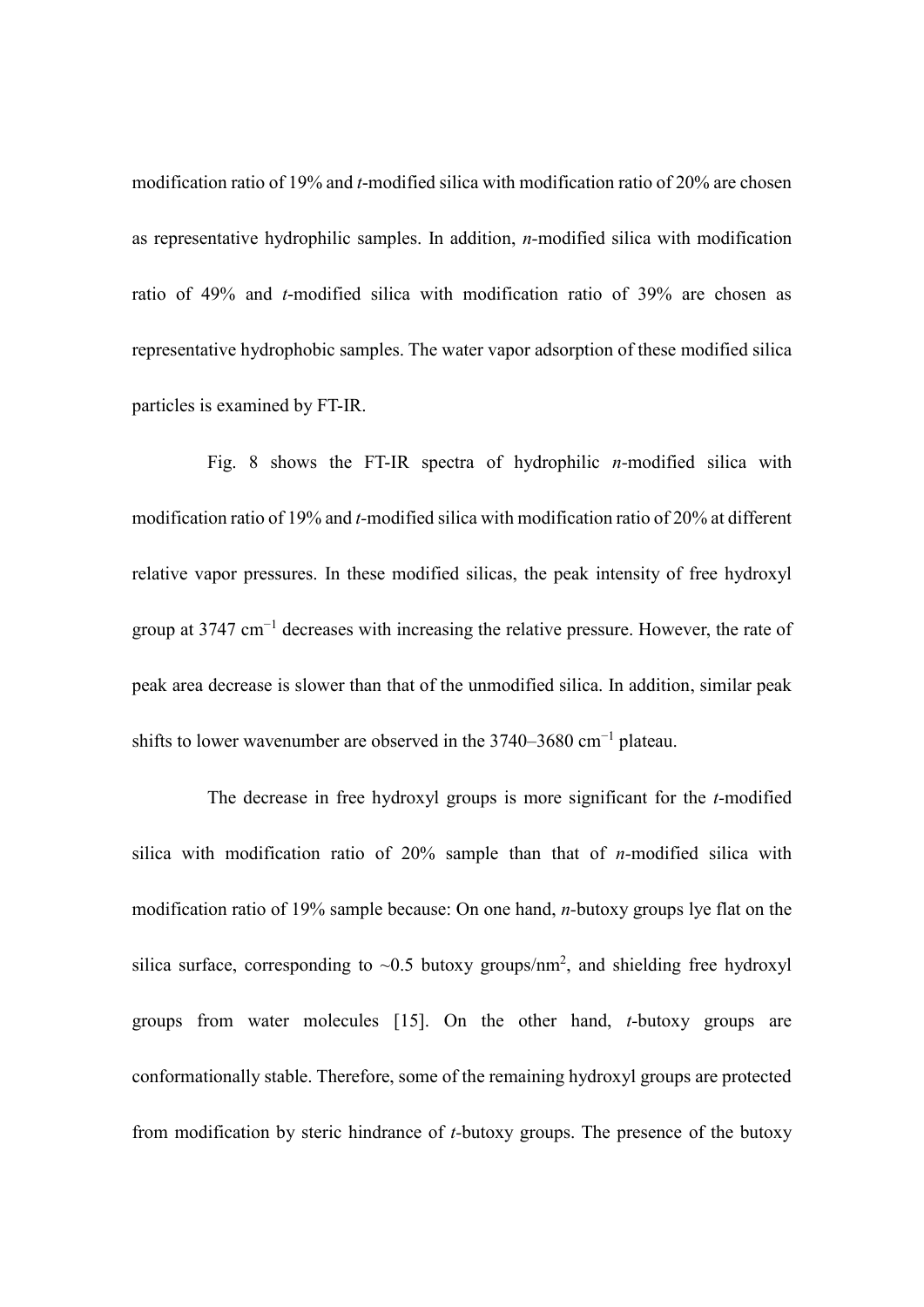groups hinders the formation of a continuous two-dimensional water layer, resulting in smaller peak reductions (3747 cm<sup>-1</sup>) and slighter shift (3740–3680 cm<sup>-1</sup>) compared to those of unmodified silica.

Fig. 9 shows the FT-IR spectra of the hydrophobic *n-*modified silica with modification ratio of 49% and *t-*modified silica with modification ratio of 39% samples at different relative vapor pressures. In these samples, all of the free hydroxyl groups are modified, and therefore do not appear in the FT-IR spectra. Two samples exhibit similar trends during water adsorption. The peak area of H-bonded hydroxyl group at 3740–3000 cm−1 increases with increasing relative pressure. Although the surfaces of these samples are hydrophobic, the proportion of H-bonded hydroxyl groups increases because water molecules preferentially adsorb on these hydroxyl groups, resulting in the formation of a two-dimensional layer of water on the surface of silica particles. This result is in good agreement with those of unmodified and hydrophilic modified silica particles. Therefore, water molecules can adsorb onto H-bonded hydroxyl groups regardless of the surface status, although the accessibility of these hydroxyl groups is affected by surface modifications.

#### **3. 4. 2 Calculation of the amount of adsorbed hydroxyl groups from peak area of FT-**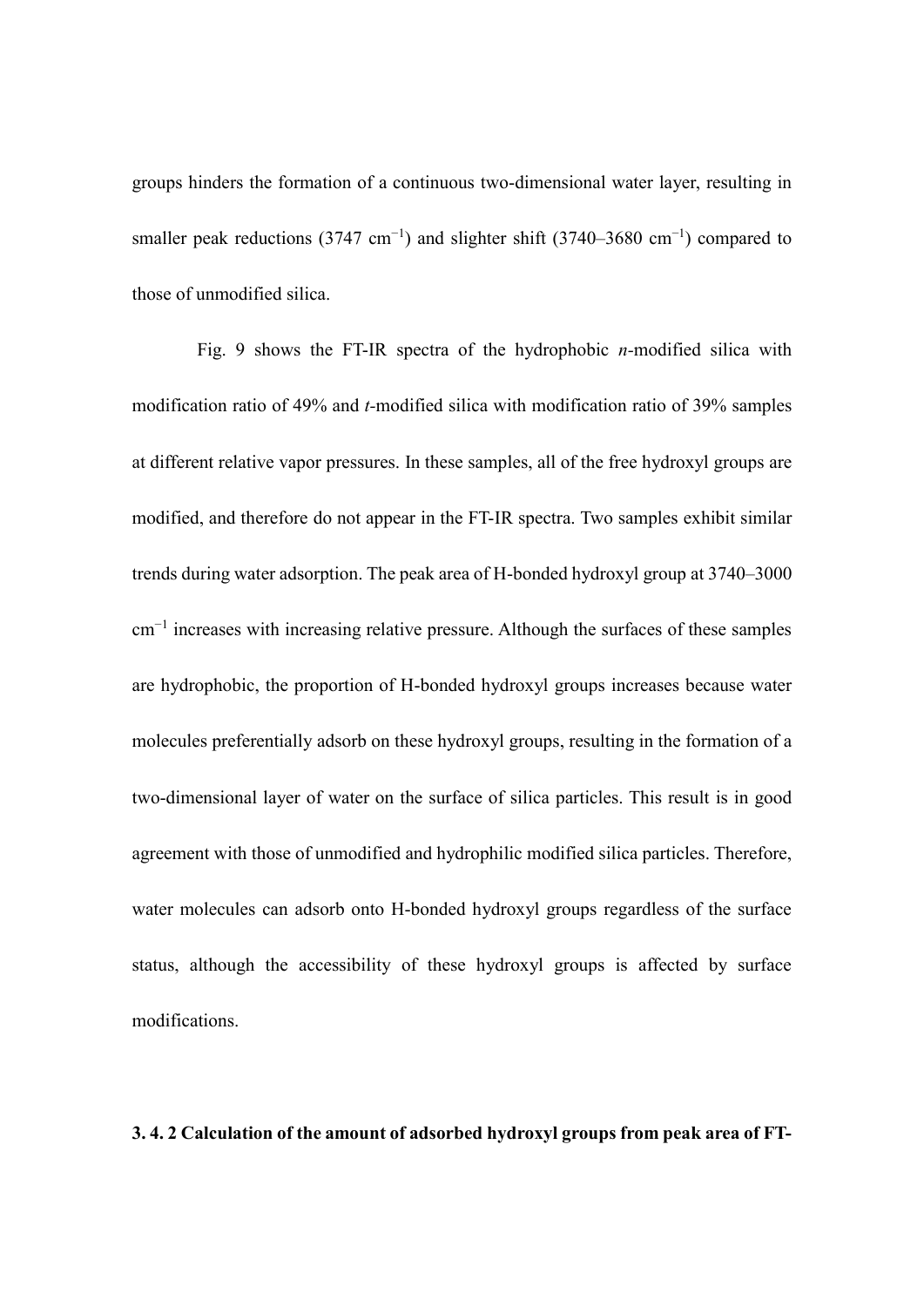Water vapor adsorption is estimated from the peak area of the hydroxyl group. The relationship between the relative pressure and the O-H stretching peak area of Hbonded hydroxyl groups (4000–2450 cm<sup>-1</sup>, S<sub>OH</sub>) for *n*- and *t*-modified silica samples are shown in Fig. 10 a) and 10 b), respectively.  $S_{OH}$  is calculated by equation (2). Although the absorption peak of the free hydroxyl groups  $(3747 \text{ cm}^{-1})$  is included within this spectral range, it can be ignored since its contribution is negligible compared to that of H-bonded hydroxyl groups. As shown in Fig. 10 a), the *n*-modified silica with modification ratio of 19% sample exhibit a similar trend to that of unmodified silica shown in Fig. 10 b), although the peak area in the spectrum of the former is smaller throughout the range of relative pressure test. The trends in the *n-*modified silica with modification ratio of 32% and 36% are similar for  $P/P<sub>0</sub> \le 0.5$ , and changes are more sluggish than those of *n*-modified silica with modification ratio of 19%. For the *n*modified silica with modification ratio of 32%, a significant increase in peak area is observed at  $P/P_0 \ge 0.5$ . The peak area for the *n*-modified silica with modification ratio of 36% increases more linearly with increasing the relative pressure.

As shown in Fig. 10 b), the unmodified silica shows the largest peak area of the samples and its hydroxyl group peak area gradually increases with increasing relative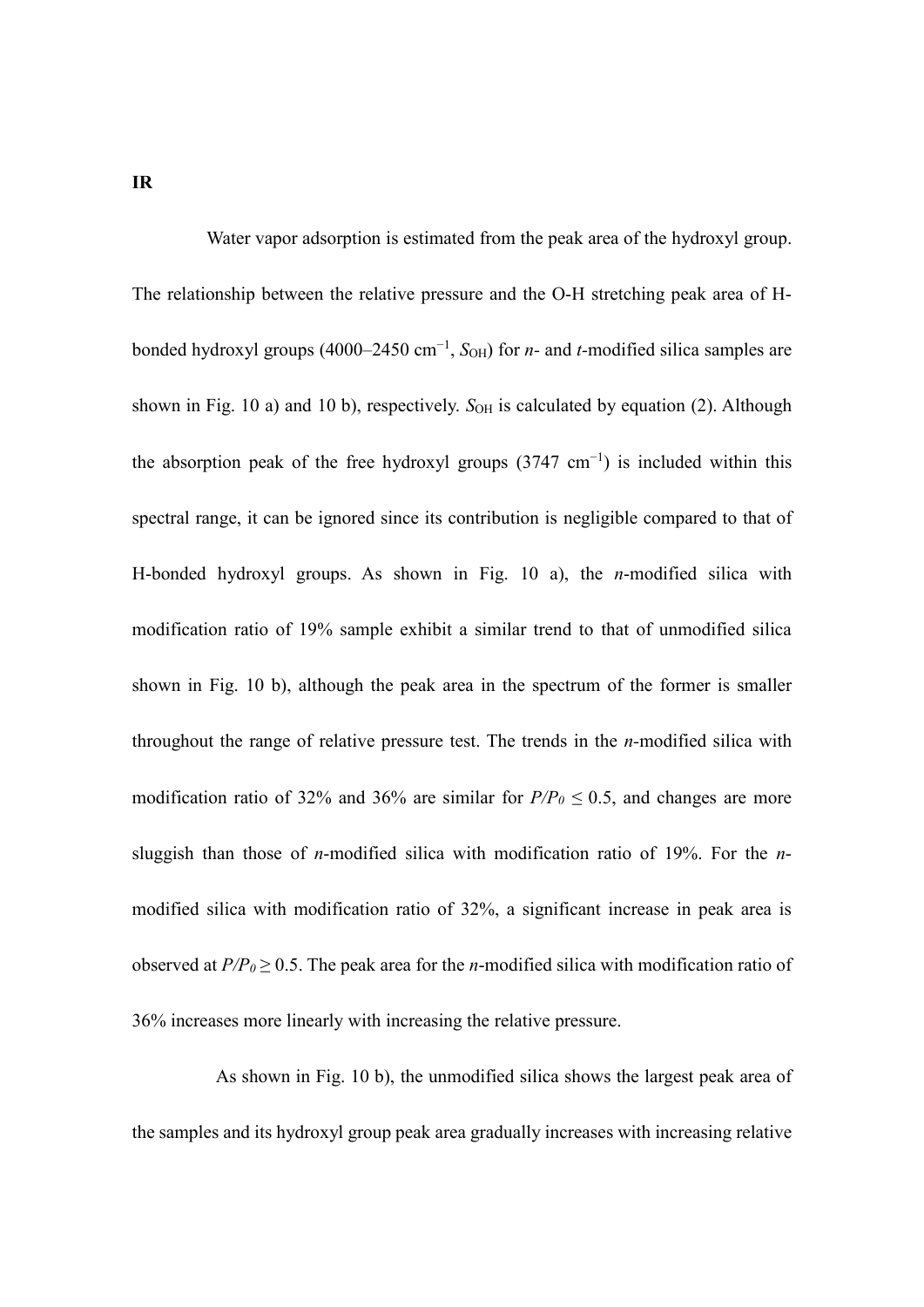pressure. The *t*-modified silica with modification ratio of 20% and 39% samples show similar trends and almost identical peak areas at  $P/P<sub>0</sub> \le 0.5$ . The *t*-modified silica with modification ratio of 20% sample is hydrophilic, while *t*-modified silica with modification ratio of 39% sample is hydrophobic as confirmed by preference dispersion test. For *t*-modified silica with modification ratio of 20%, a significant increase in adsorption is observed at  $P/P_0 \ge 0.5$ , attributed to the shielding of free hydroxyl groups by *n*-butyl chains on the surface of *n*-modified silica with modification ratio of 19%.

At high relative pressures, water molecules are more strongly adsorbed on the H-bonded hydroxyl groups than the free hydroxyl groups. Therefore, the hydroxyl group peak area of unmodified silica gradually increases. In contrast, only a small fraction of free hydroxyl groups remains on *t*-modified silica with modification ratio of 39% because of its hydrophobicity. However, the water vapor adsorption of the H-bonded hydroxyl groups on the *t*-modified silica with modification ratio of 39% gradually increases. Although the surface of the *t*-modified silica with modification ratio of 20% is hydrophilic, water molecules are preferentially adsorbed on the H-bonded hydroxyl groups at low relative pressures. This proves that the initial water adsorption process at low relative pressure is similar for both *n*- and *t*-modified silica surfaces.

As already shown in Fig. 1, the steric hindrance effect of the *t*-butyl groups are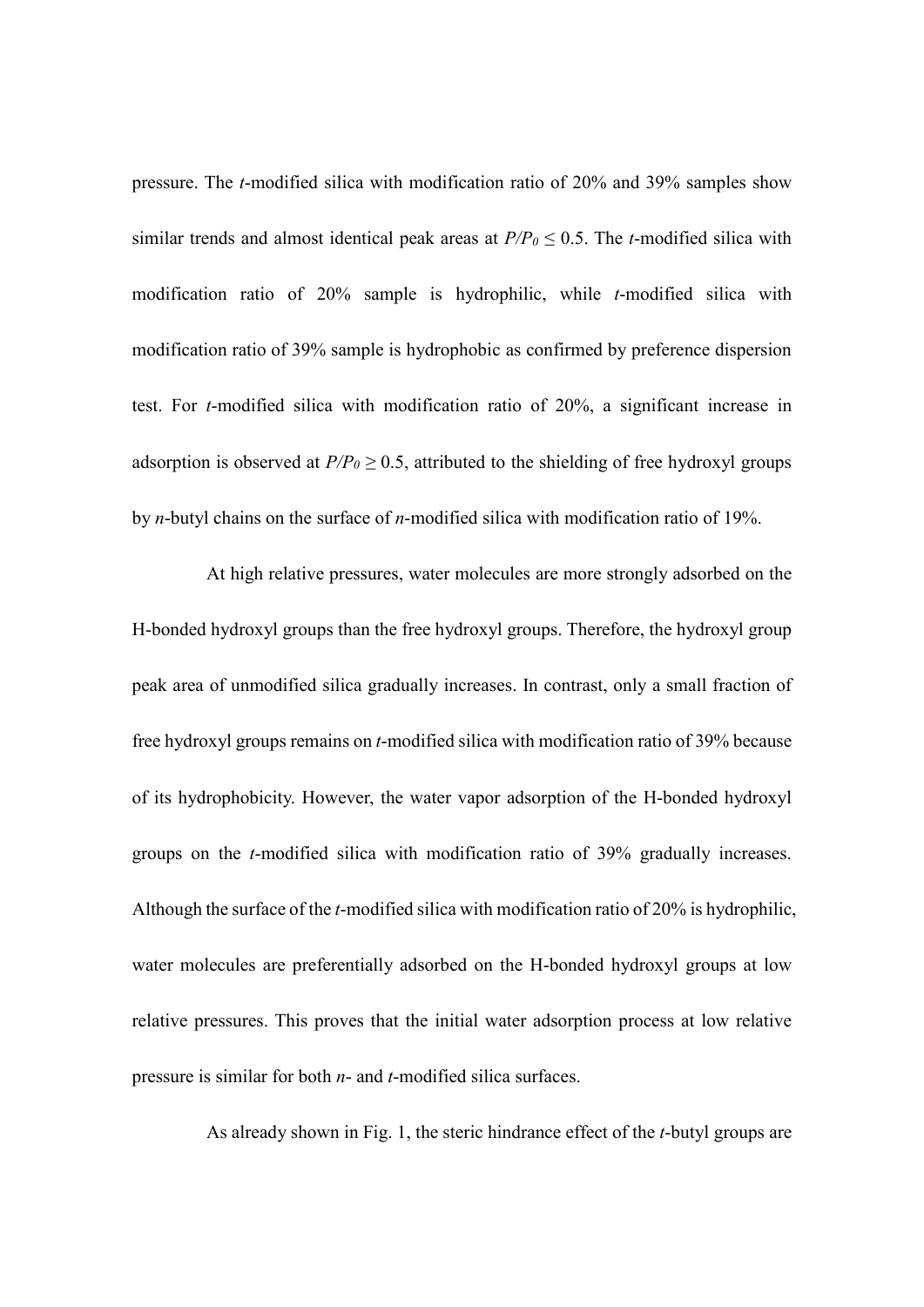evident in the *t*-modified silica with modification ratio of 20% sample. At this modification ratio, a large amount of *t-*butoxy groups are supposed to be present on the surface of silica. However, its surface remains hydrophilic because of the presence of free hydroxyl groups. That is why a rapid increase in water adsorption is observed for the *t*modified silica with modification ratio of 20% at  $P/P<sub>0</sub> \ge 0.5$ . In contrast, the *t*-modified silica with modification ratio of 39% is hydrophobic and only a small amount of free hydroxyl groups are expected to exist on its surface. Hence, the rapid increase in adsorption at  $P/P_0 \ge 0.5$  is not observed in the *t*-modified silica with modification ratio of 39%.

#### **4. Conclusions**

Fumed silica surfaces were modified with either *n*- or *t*-butyl alcohols at various concentrations. Changes in surface wettability were observed macroscopically by water preference dispersion tests and microscopically by the water vapor adsorption test determined by FT-IR. Following results were obtained.

1. Macroscopic water preference dispersion test confirmed that butyl alcohols with different molecular structures effectively modified the surface of silica particles with different hydrophobicity. Silica modified by bulky, rigid, *t*-butoxy groups was more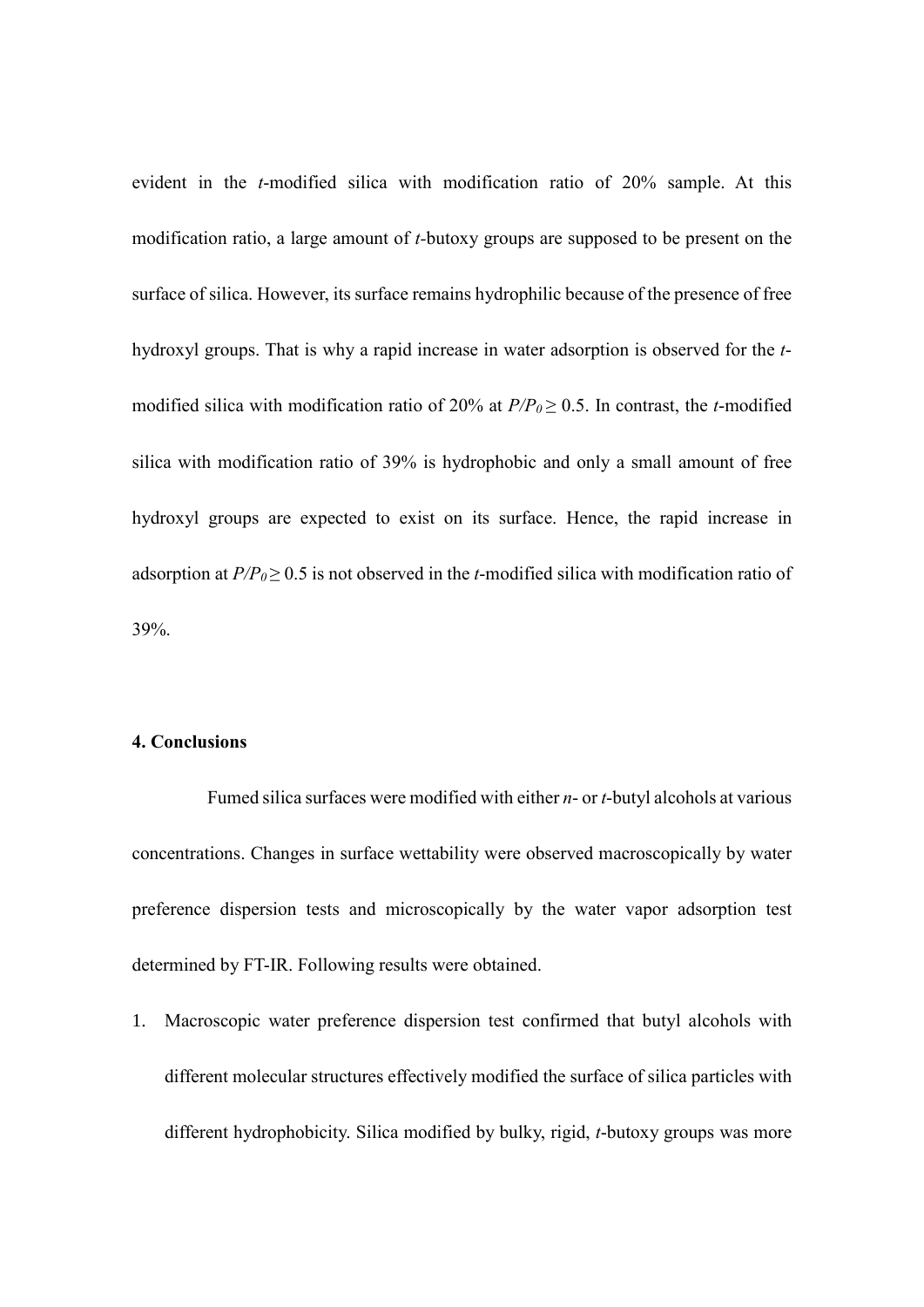hydrophobic than *n*-butyl-modified silica.

- 2. Microscopic water vapor adsorption test by FT-IR confirmed that, water molecules preferentially adsorbed onto H-bonded hydroxyl groups during the initial stage of adsorption. Therefore, the hydrophobic effects of different structural surfaces became more distinct at  $P/P<sub>0</sub> \ge 0.5$ .
- 3. The hydrophilic/hydrophobic turning points of the *n* and *t*-silica were in accordance with the observation results by the preference dispersion test and by the water vapor adsorption test. Furthermore, macroscopic and microscopic observation results were correlated.

# **Acknowledgments**

The authors wish to thank Dr. Masatoshi Chikazawa, whose support and insightful comments were invaluable during the course of this study, and Nippon Aerosil Co., Ltd., for providing materials. This study was partially supported by the Adaptable and Seamless Technology Transfer Program through Target-driven R&D (A-STEP) of the Japan Science and Technology Agency (JST).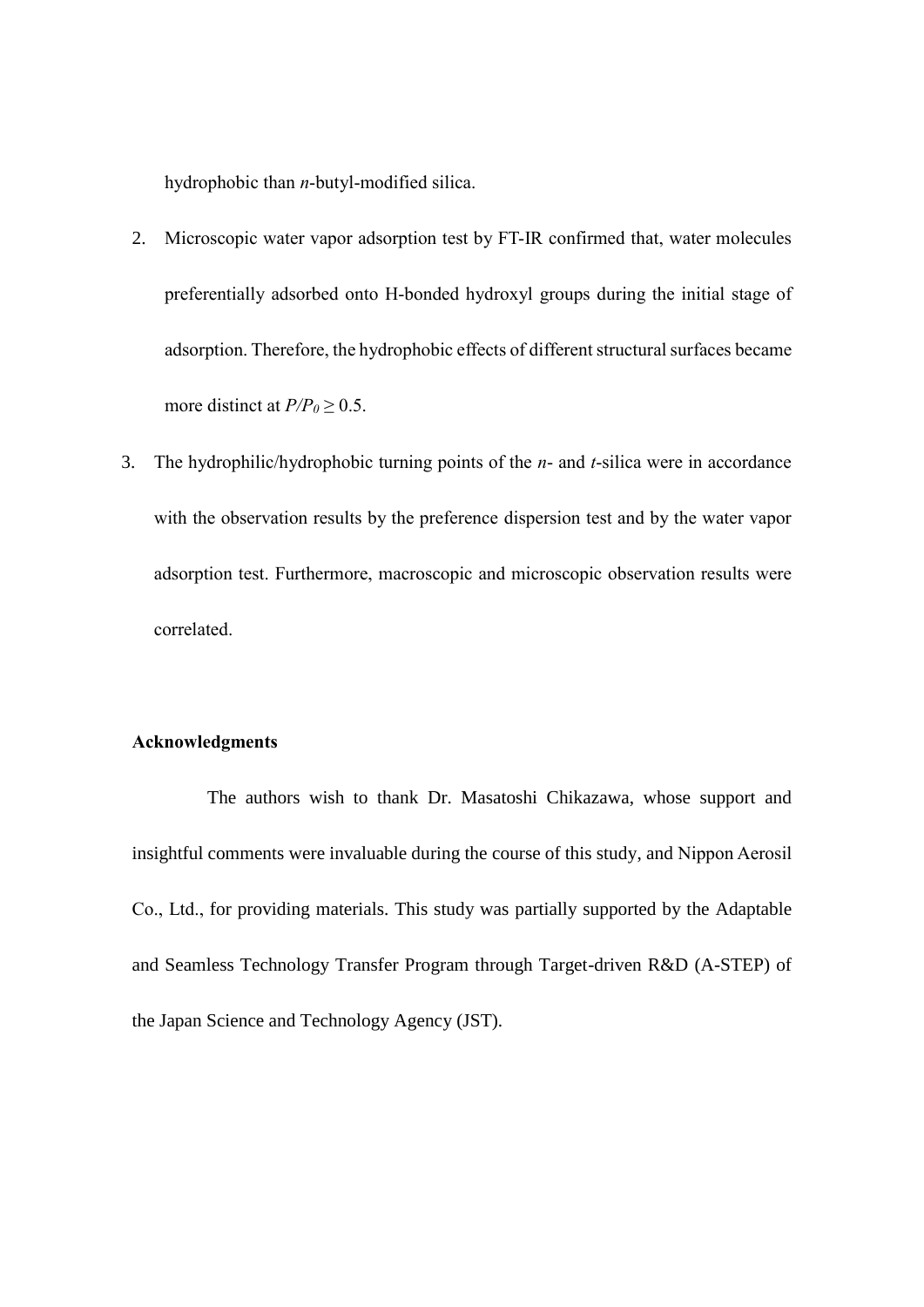#### **References**

[1] Evonik. AEROSIL® - fumed silica Technical overview. Available at https://www.aerosil.com/sites/lists/RE/DocumentsSI/Technical-Overview-AEROSIL-Fumed-Silica-EN.pdf. (accessed on April 1st, 2017).

[2] F. Sadeghi, F. Mosaffa, H. A. Garekani, Effect of Particle Size, Compaction Force and Presence of Aerosil 200 on the Properties of Matrices Prepared from Physical Mixture of Propranolol Hydrochloride and Eudragit RS or RL, Iranian Journal of Basic Medical Sciences, 10 (2007) 197-205.

[3] A. Jaroenworal, N. Pijarna, N. Kosachana, R. Stevens, Nanocomposite TiO2–SiO2 gel for UV absorption, Chemical Engineering Journal 181–182 (2012) 45–55

[4] M. C. Pohl, D. A. Griffiths, The Importance of Particle Size to the Performance of Abrasive Particles in the CMP Process, Journal of Electronic Materials, 25 (1996) 1612– 1616.

[5] Y. Kang, Y.N. Prasad, I. Kim, S. Jung, J. Park , Synthesis of Fe metal precipitated colloidal silica and its application to W chemical mechanical polishing (CMP) slurry, Journal of Colloid and Interface Science, 349 (2010) 402-407

[6] The Additives for the Coating Material, Journal of the Japan Society of Colour Material, 83 (2010) 430-439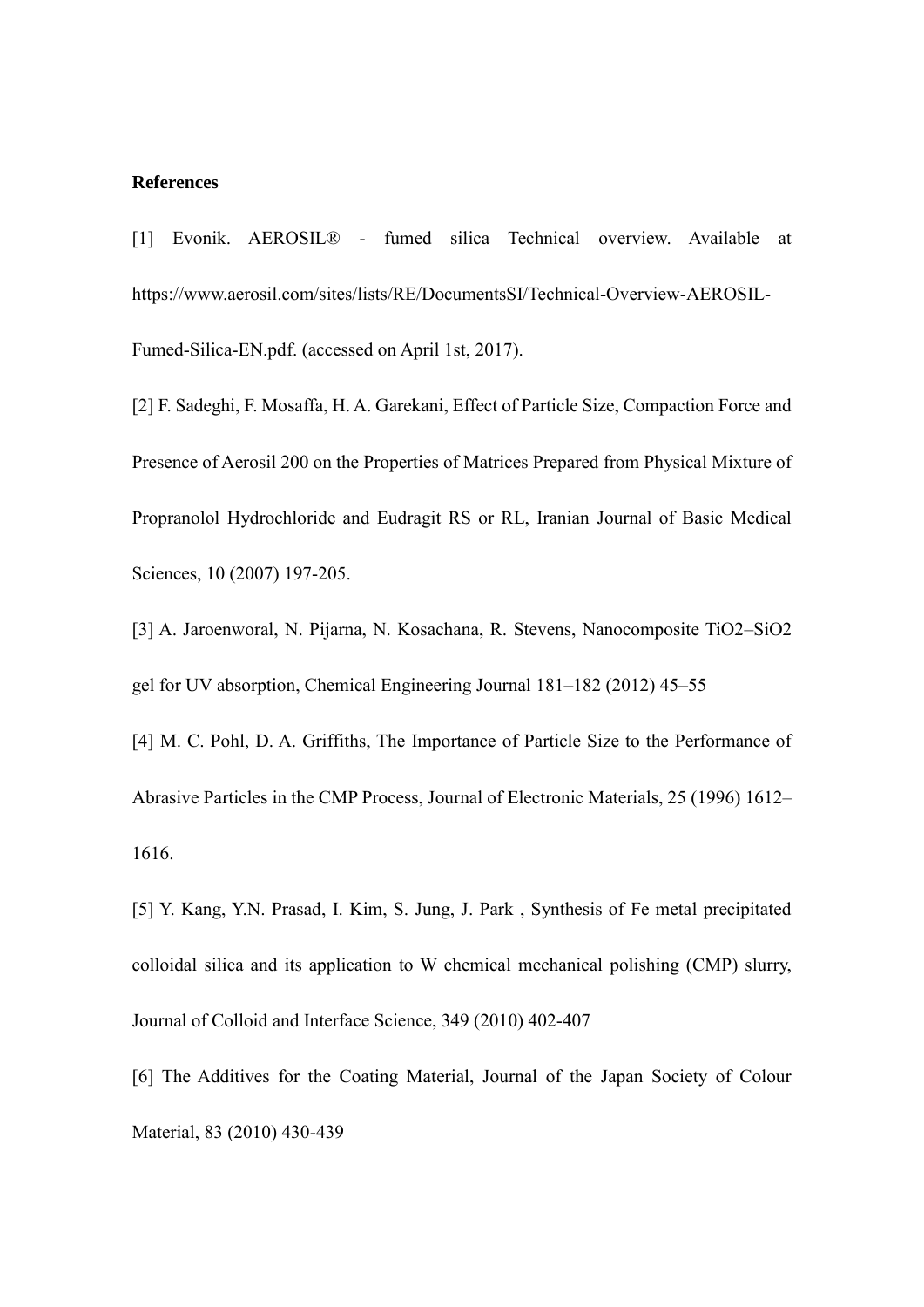[7] B. Jaúregui-Beloqui, J.C. Fernández-García, A.C. Orgilés-Barceló, M.M. Mahiques-Bujanda, J.M. Martín-Martínez, Rheological properties of thermoplastic polyurethane adhesive solutions containing fumed silicas of different surface areas, International Journal of Adhesion & Adhesives, 19 (1999) 321-328.

[8] T. Mizutani, K. Arai, M. Miyamoto, Y. Kimura, Application of silica-containing nanocomposite emulsion to wall paint: A new environmentally safe paint of high performance, Progress in Organic Coatings, 55 (2006) 276-283.

[9] An e-book to Johokiko CO.,LTD. Available at http://www.johokiko.co.jp, (accessed on April 1st, 2017).

[10] I. Stevenson, L. David, C. Gauthier, L. Arambourg, J. Davenas, G. Vigier, Influence of SiO2 fillers on the irradiation ageing of silicone rubbers, Polymer, 42 (2001) 9287- 9292.

[11] A. Kawamura, C. Takai, M. Fuji, T. Shirai, Effects of Water Adsorption on Dispersibility of Fumed Silica in Mixed Organic Solvents of Ethanol and Hexane, Journal of the Society of Powder Technology, Japan, 48 (2011) 755-760.

[12] H. Kamiya and M. Iijima, Dispersion behavior control of nanoparticles and its applications, THE MICROMERITICS, 55 (2012) 12-18.

[13] Surface interactions of dimethylsiloxy group-modified fumed silica, H. Barthel,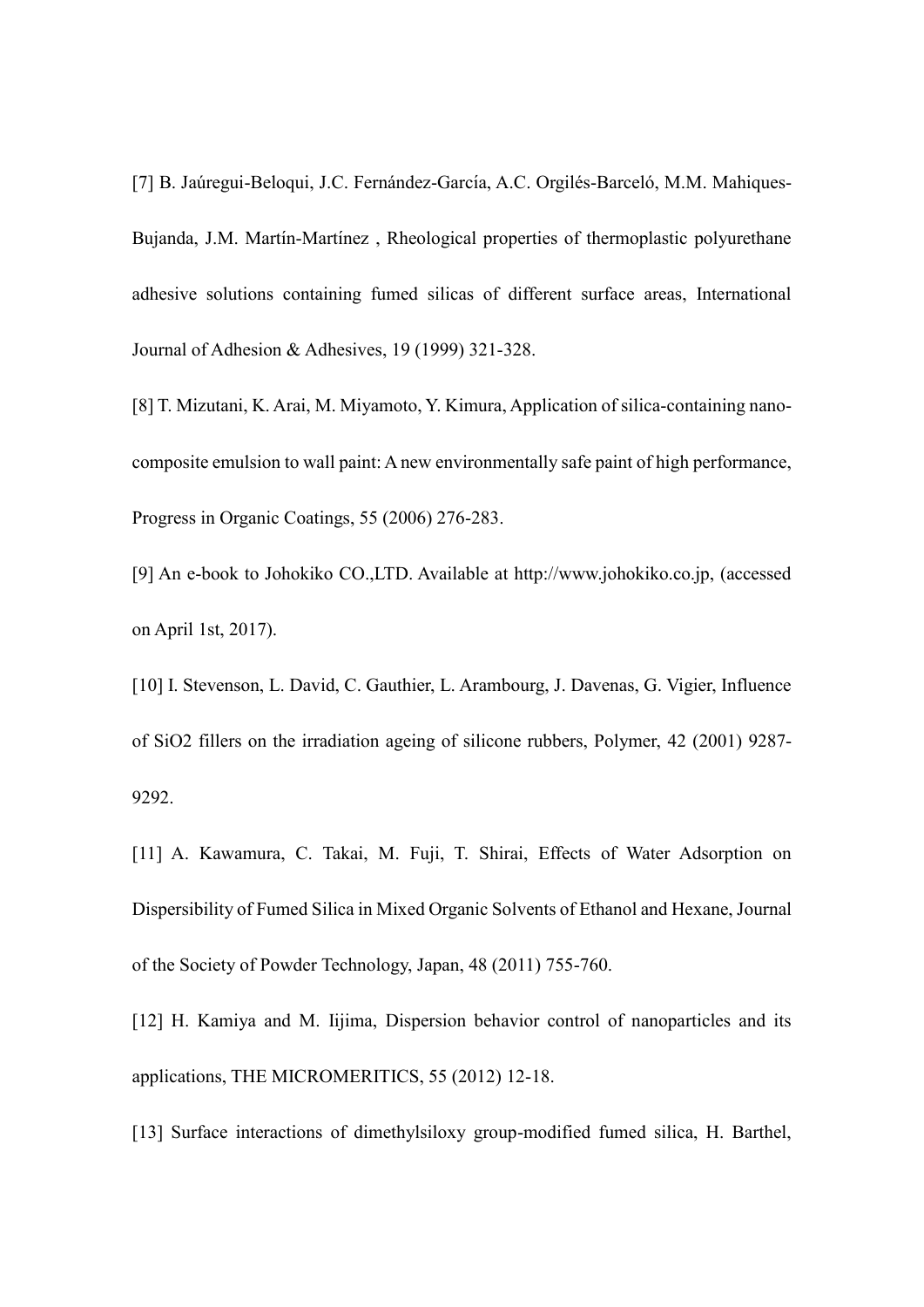Colloids and Surfaces A: Physicochemical and Engineering Aspects, 101 (1995) 217-226.

[14] A. Kawamura, H. Liu, C. Takai, T. Takei, H. K. Razavi, M. Fuji, Surface modification of fumed silica by photo-dimerization reaction of cinnamyl alcohol and cinnamoyl chloride, Advanced Powder Technology, 27 (2016) 765–772.

[15] M. Fuji, S. Ueno, T. Takei, T. Watanabe, M. Chikazawa, Surface structural analysis of fine silica powder modified with butyl alcohol, Colloid and Polymer Science, 278 (2000) 30-36.

[16] A. Kawamura, C. Takai, M. Fuji, T. Shirai, Effect of solvent polarity and adsorbed water on reaction between hexyltriethoxysilane and fumed silica, Colloids and Surfaces A: Physicochemical and Engineering Aspects, 492 (2016) 249–254.

[17] M. Sasaki, H. Honda, S. Nakano, S. Fuji, Y. Nakamura, K. Nagata, Structure of silicatreated layer on silica particle surface analysis using pulse NMR, Journal of the Adhesion Society of Japan, 45 (2009) 88-93.

[18] A. KrysztafkiewiczB. Rager, NIR studies of the surface modification in silica fillers, Colloid and Polymer Science, 266 (1988) 485–493.

[19] M. Aoki, Y. Chikashige, T. Komatsubara, M. Ueda, Surface Structure of Fumed Silica, The Imaging Society, Japan, 54 (2015) 140-147.

[20] H. Barthel, Surface interactions of dimethylsiloxy group-modified fumed silica,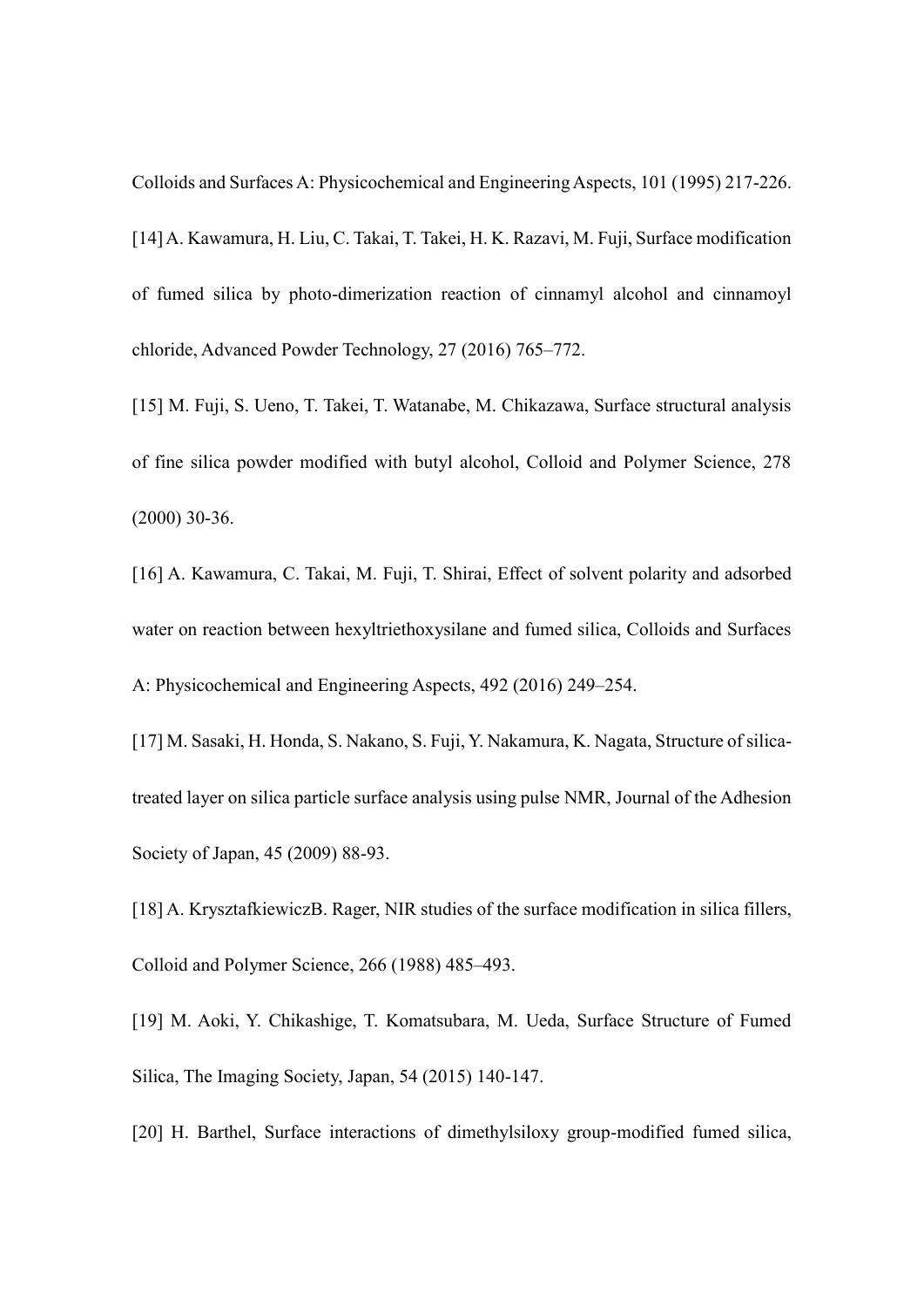Colloids and Surfaces A: Physicochemical and Engineering Aspects 101 (1995) 217-226.

[21] S.J. Klatte, T.L. Beck, Molecular dynamics of tethered alkanes: Temperaturedependent behavior in a high-density, J. Phys. Chem., 97 (1993) 5727–5734.

[22] Y. Zhan, X. Li, W.L. Mattice, Simulations of self-assembled monolayers with the same surface density but different grafting patterns, Langmuir, 11 (1995) 2103–2108.

[23] U. Essmann, L. Perera, M.L. Berkowitz, The origin of the hydration interaction of lipid bilayers from MD simulation of dipalmitoylphosphatidylcholine membranes in gel and liquid crystalline phases, Langmuir, 11 (1995) 4519–4531.

[24] S.W. Myung, M.S. Kim, C.N. Yoon, J.S. Park, W.S. Ahn, Gas chromatographicelectron-impact chemical ionization mass spectrometric identification of cinmetacin and its metabolites in human urine, J. Chromatogr., 660 (1994) 75–84.

[25] S. Brunauer, P. H. Emmett, E. Teller, Adsorption of gases in multimolecular layers, J. Amer. Chem. Soc., 60 (1938) 309–319.

[26] K. R. Lange, Reactive organic molecules on silica surfaces, Chem. Ind., 36 (1969) 1273–1274.

[27] H. Utsugi, H. Horikoshi, T. Matuszawa, Mechanism of esterification of alcohols with surface silanols and hydrolysis of surface esters on silica gels, J. Colloid. Interface. Sci., 50 (1975) 154–161.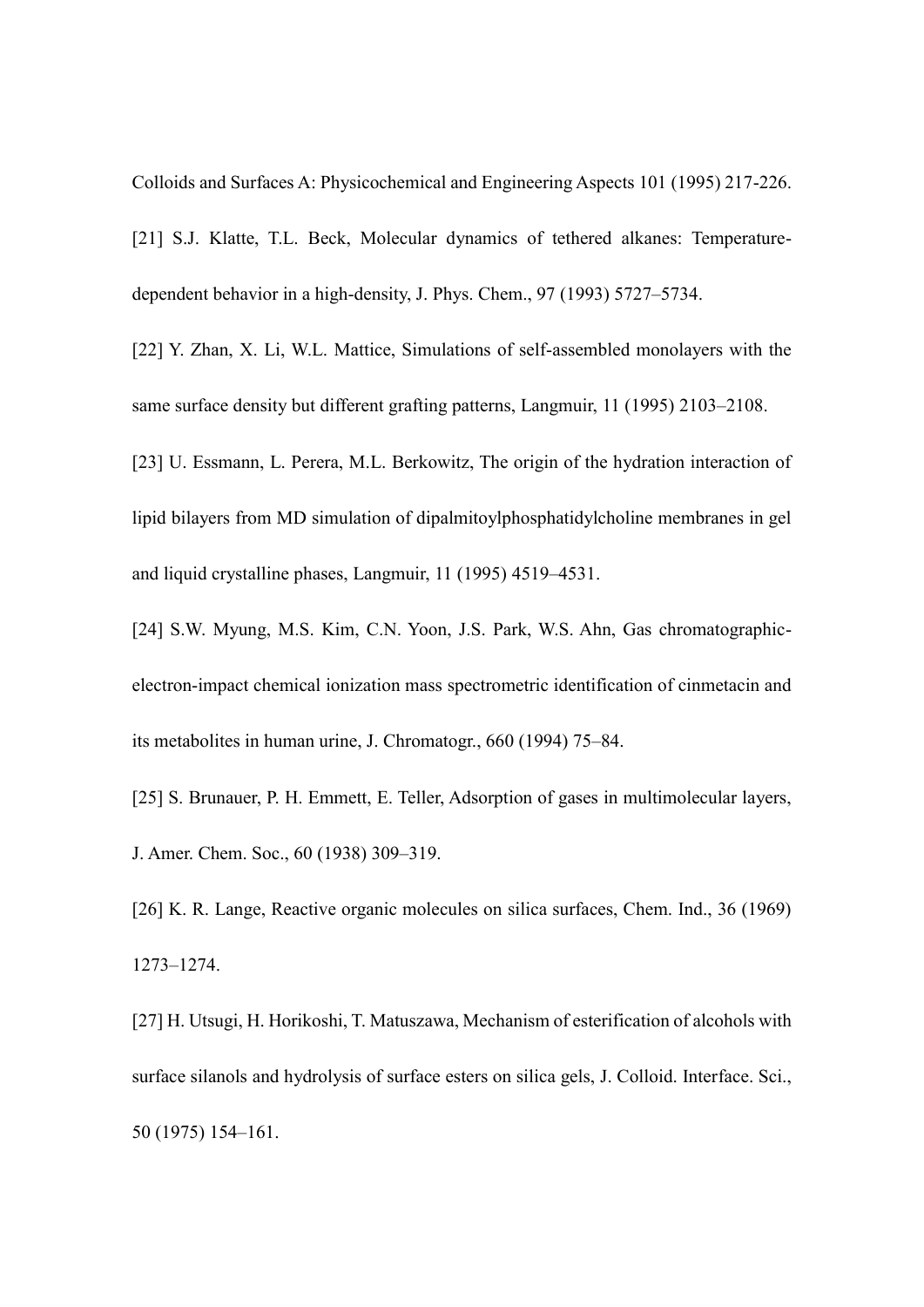[28] M. Fuji, C. Takai, Y. Tarutani, T. Takai, M. Takahashi, Surface properties of nanosize hollow silica particles on the molecular level, Adv. Powder Technol., 18 (2007) 81–91.

[29] M. Fuji, M. Chikazawa, Reactivity to water and alcohol of siloxane formed by heattreatment on silica powder surface, J. Soc. Powder Technol. Jpn., 37 (2000) 19–25.

[30] M. Fuji, H. Iwata, T. Takei, T. Watanabe, M. Chikazawa, The change in the water vapor affinity of fine particle loaded with trimethylsilyl groups, J. Soc. Powder Technol. Jpn., 32 (1995) 649–654.

[31] M. Fuji, H. Iwata, T. Takei, T. Watanabe, M. Chikazawa, The change in the water vapor affinity of fine particle loaded with trimethylsilyl groups, J. Soc. Powder Technol. Jpn., 32 (1995) 649–654.

[32] A. L. McClellan, H. F. Harnsberger, Cross-sectional areas of molecules adsorbed on solid surfaces, J. Colloid. Interface. Sci., 23 (1967) 577–599.

[33] K. Kaneko, Fractal and solid surface analysis, Chemistry (Jpn.), 45 (1990) 525–528. [34] M. Fuji, M. Chikazawa, The influence of the surface conditions on the adhesion force between particles, J. Jpn. Soc. Color Mater., 73 (2000) 444–451.

[35] A. Zecchina, S. Bordiga, G. Spoto, L. Marcbese, G. Petrid, G. Leofanti, M. Padovan, Sllicallte characterization. 2. IR spectroscopy of the interaction of CO with internal and external hydroxyl group, J. Phys. Chem., 96, 4991–4997 (1992).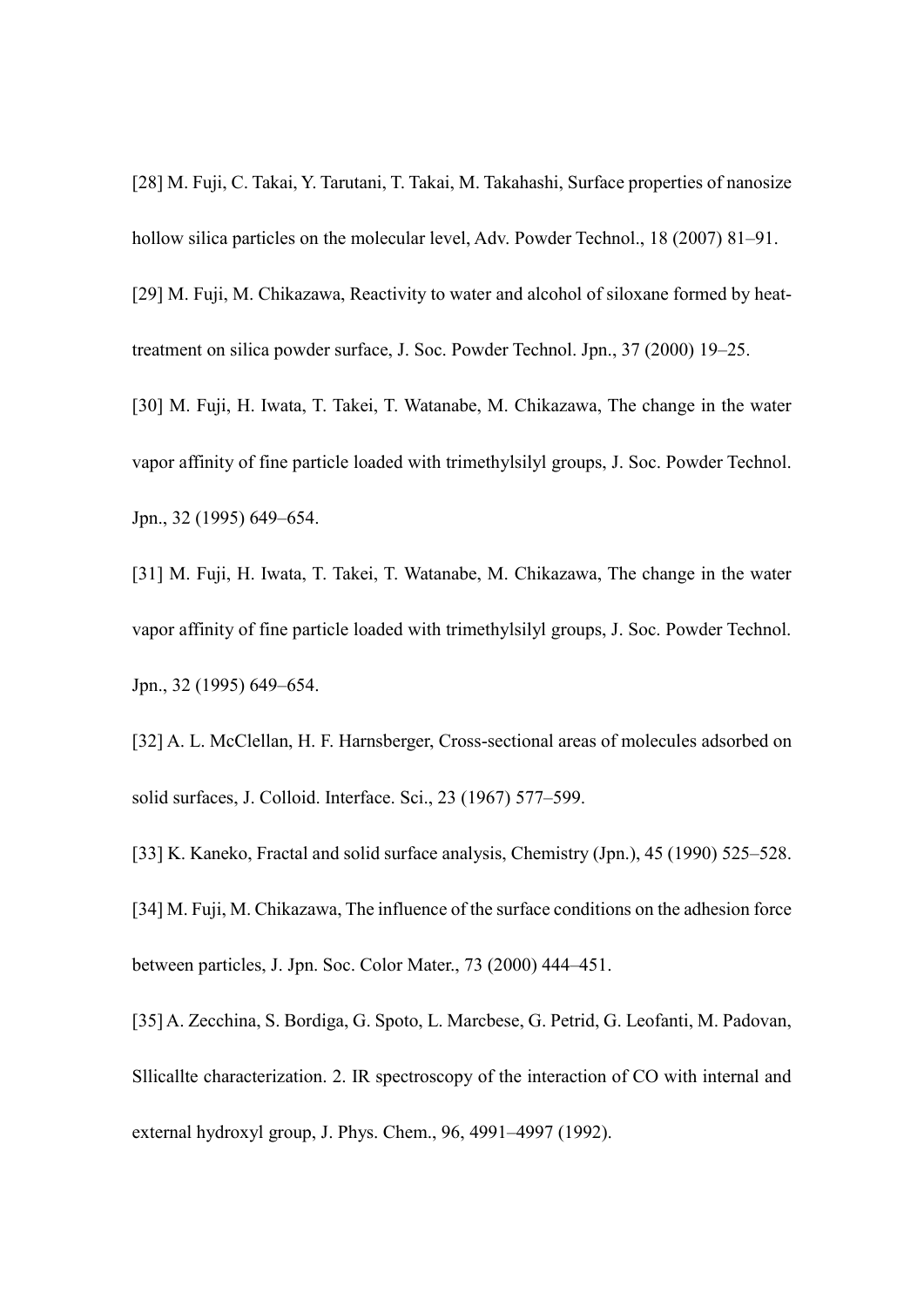[36] B.C. Bunker, D.M. Haaland, K.J. Ward, T.A. Michalske, W.L. Smith, J.S. Binkley, C.F. Melius, C.A. Balfe, Infrared spectra of edge-shared silicate tetrahedral, Surf. Sci., 210 (1989) 406–428.

[37] M. fuji, M. Takahashi, Surface Properties of Particle and Adhesion Force between Particles, Annual Report of the Advanced Ceramics Research Center, Nagoya Institute of Technology, 12 (2002) 9-16.

Table 1. Occupancy areas of  $t$ - and  $n$ -butoxy groups on silica surface.  $\sigma_1$ , is calculated from Van der Waals radii and Bond lengths;  $\sigma_2$  is calculated based on the surface coverage of hydroxyl groups on silica surface at *n*-butoxy = 49% and *t*-butoxy = 39%.  $\sigma_3$  is calculated from surface coverage at turning point of *n-*butoxy and *t-*butoxy occur when modification ratio is 30% and 20%, respectively.

| Occupancy area | <i>n</i> -butoxy groups | <i>t</i> -butoxy groups    |
|----------------|-------------------------|----------------------------|
|                | $\lceil nm^2 \rceil$    | $\lceil$ nm <sup>2</sup> ] |
| $\sigma_1$     | $0.3 - 1.7$             | 0.6                        |
| $\sigma_2$     | 0.7                     | 0.9                        |
| $\sigma_3$     | 1 <sub>2</sub>          | 14                         |